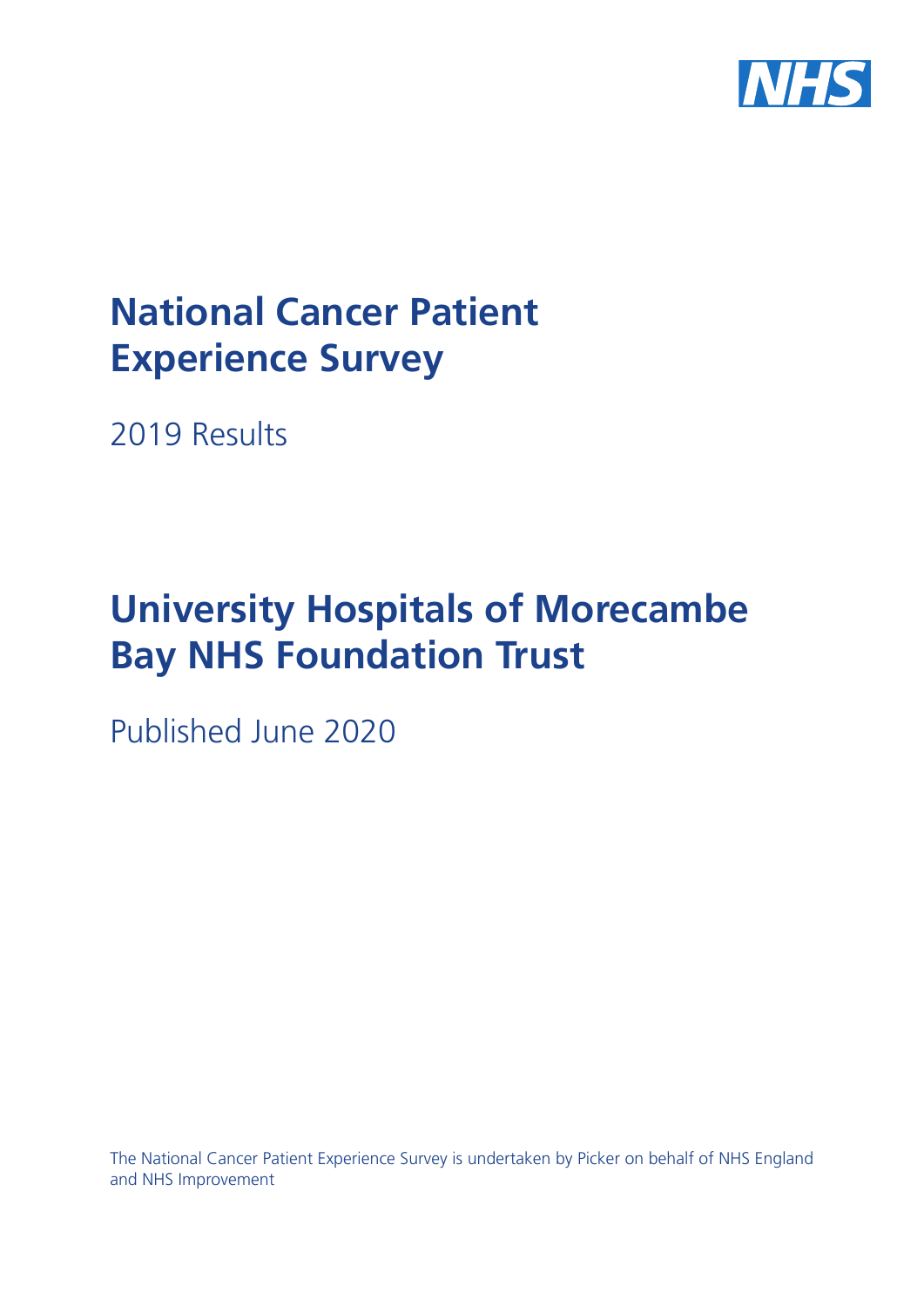# **Executive Summary** Case Mix Adjusted scores

### **Cancer Dashboard Questions**

The following seven questions are included in phase 1 of the Cancer Dashboard developed by Public Health England and NHS England:

Q61. Patient's average rating of care scored from very poor to very good

| $\Omega$ | $\overline{2}$                                                | 3 | $\overline{4}$ | 5 | 6 | 7 | 8   | 9 | 10                                                                                            |
|----------|---------------------------------------------------------------|---|----------------|---|---|---|-----|---|-----------------------------------------------------------------------------------------------|
|          |                                                               |   |                |   |   |   | 8.8 |   |                                                                                               |
| 80%      |                                                               |   |                |   |   |   |     |   | Q18. Patient definitely involved as much as they wanted in decisions about care and treatment |
|          |                                                               |   |                |   |   |   |     |   | Q19. Patient given the name of a CNS who would support them through their treatment           |
| 83%      | Q20. Patient found it very or quite easy to contact their CNS |   |                |   |   |   |     |   |                                                                                               |
| 88%      |                                                               |   |                |   |   |   |     |   | Q39. Patient always felt they were treated with respect and dignity while in hospital         |
|          | leaving hospital                                              |   |                |   |   |   |     |   | Q41. Hospital staff told patient who to contact if worried about condition or treatment after |
| 55%      | treatment                                                     |   |                |   |   |   |     |   | Q55. General practice staff definitely did everything they could to support patient during    |

### **Questions Outside Expected Range**

|                                                                                               |            | Case Mix Adiusted Scores   |                            |                   |
|-----------------------------------------------------------------------------------------------|------------|----------------------------|----------------------------|-------------------|
|                                                                                               | 2019 Score | Lower<br>Expected<br>Range | Upper<br>Expected<br>Range | National<br>Score |
| [O10. Patient told they could bring a family member or friend when first told they had cancer | 83%        | 72%                        | 82%                        | 77%               |

|                                                                                                           |            | Case Mix Adjusted Scores   |                            |                   |
|-----------------------------------------------------------------------------------------------------------|------------|----------------------------|----------------------------|-------------------|
|                                                                                                           | 2019 Score | Lower<br>Expected<br>Range | Upper<br>Expected<br>Range | National<br>Score |
| 016. Patient definitely given practical advice and support in dealing with side effects of<br>I treatment | 63%        | 63%                        | 72%                        | 67%               |
| Q36. Patient always given enough privacy when discussing condition or treatment                           | 79%        | 80%                        | 90%                        | 85%               |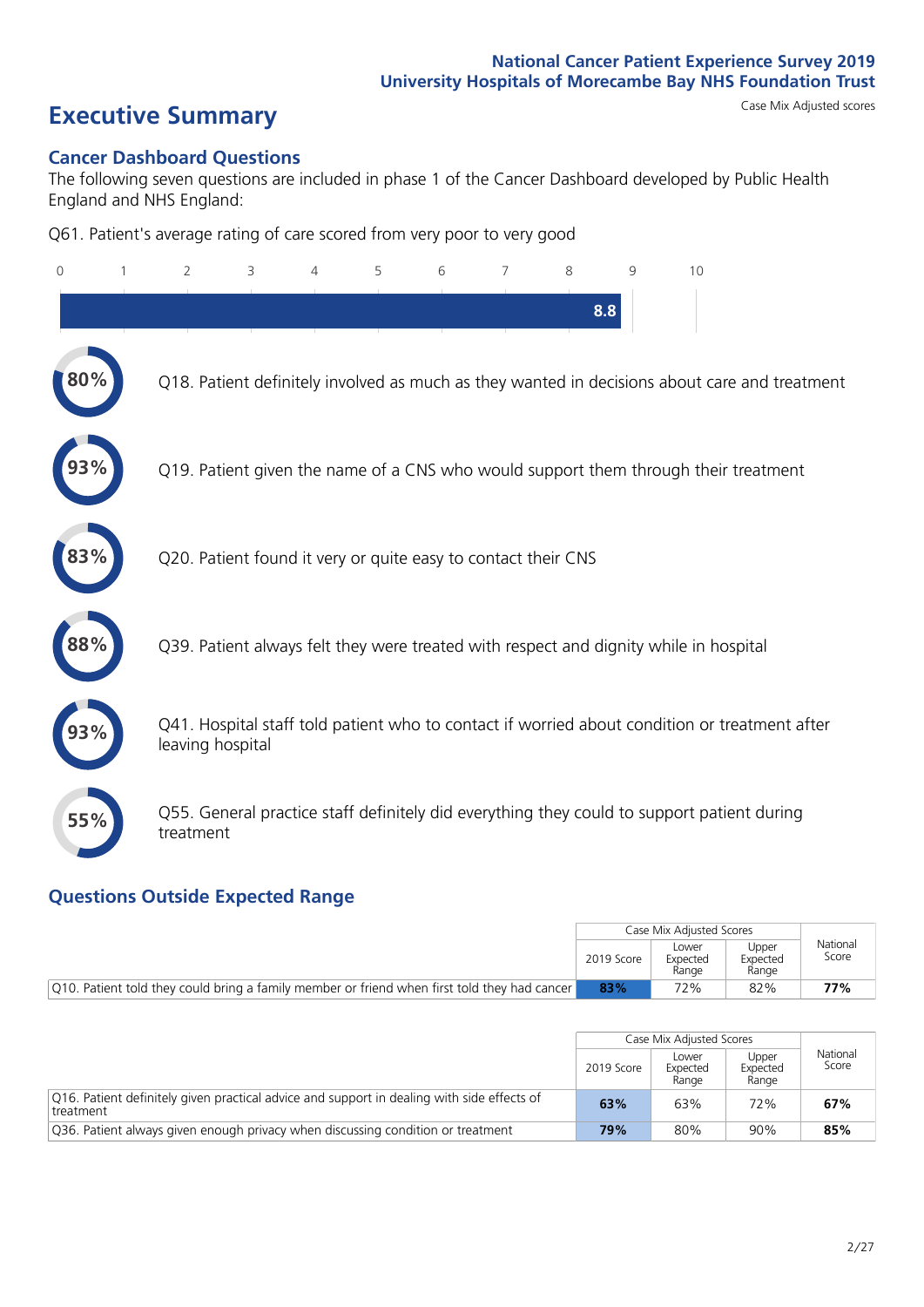### **Introduction**

The National Cancer Patient Experience Survey 2019 is the ninth iteration of the survey first undertaken in 2010. It has been designed to monitor national progress on cancer care; to provide information to drive local quality improvements; to assist commissioners and providers of cancer care; and to inform the work of the various charities and stakeholder groups supporting cancer patients.

The survey was overseen by a national Cancer Patient Experience Advisory Group. This Advisory Group set the principles and objectives of the survey programme and guided questionnaire development. The survey was commissioned and managed by NHS England. The survey provider, Picker, is responsible for designing, running and analysing the survey.

The 2019 survey involved 143 NHS Trusts. Out of 111,366 people, 67,858 people responded to the survey, yielding a response rate of 61%.

### **Methodology**

### **Eligibility, eldwork and survey methods**

The sample for the survey included all adult (aged 16 and over) NHS patients, with a confirmed primary diagnosis of cancer, discharged from an NHS Trust after an inpatient episode or day case attendance for cancer related treatment in the months of April, May and June 2019. The fieldwork for the survey was undertaken between December 2019 and March 2020.

As in the previous four years, the survey used a mixed mode methodology. Questionnaires were sent by post, with two reminders where necessary, but also included an option to complete the questionnaire online. A Freephone helpline and email was available for respondents to opt out, ask questions about the survey, enable them to complete their questionnaire over the phone and provide access to a translation and interpreting facility for those whose first language was not English.

### **Case-mix adjustment**

Both unadjusted and adjusted scores are presented in this report. Case-mix adjusted scores allows us to account for the impact that differing patient populations might have on results. By using the case-mix adjusted estimates we can obtain a greater understanding of how a Trust is performing given their patient population. The factors taken into account in this case-mix adjustment are gender, age, ethnic group, deprivation, and tumour group.

### **Scoring methodology**

Fifty-two questions from the questionnaire are scored as these questions relate directly to patient experience. For all but one question (Q61), scores are presented as the percentage of positive responses out of all scored responses. For Q61, respondents rate their overall care on a scale of 0 to 10, of which the average was calculated for this question's presented score. The percentages in this report have been rounded to the nearest percentage point. Therefore, in some cases the figures do not appear to add up to 100%.

### **Statistical significance**

In the reporting of 2019 results, appropriate statistical tests have been undertaken to identify unadjusted scores for which the change over time is 'statistically significant'. Thirty-seven scored questions in 2019 have been compared with those of 2018 and a statistically significant change between the two years has been reported where identified.

For the scored questions that are comparable beyond 2018, statistically significant change over the five years has also been reported where identified. A statistically significant difference means that the change in the result is very unlikely to have occurred by sampling variation.

### **Suppression**

### **Question-level suppression**

For scores where the base size per question is  $<$ 21, the score will be suppressed and replaced with an asterisk (\*). The base size will include neutral response options.

### **Double suppression**

If any group within a particular sub-group breakdown (such as the tumour group breakdown) has <21 responses, then the figure for this particular group is suppressed and replaced with an asterisk (\*). If there is only one group within the sub-group breakdown that has <21 respondents, and is therefore suppressed, the group with the next lowest number of respondents is also supressed and replaced with an asterisk (\*) (regardless if it is greater than or less than 21).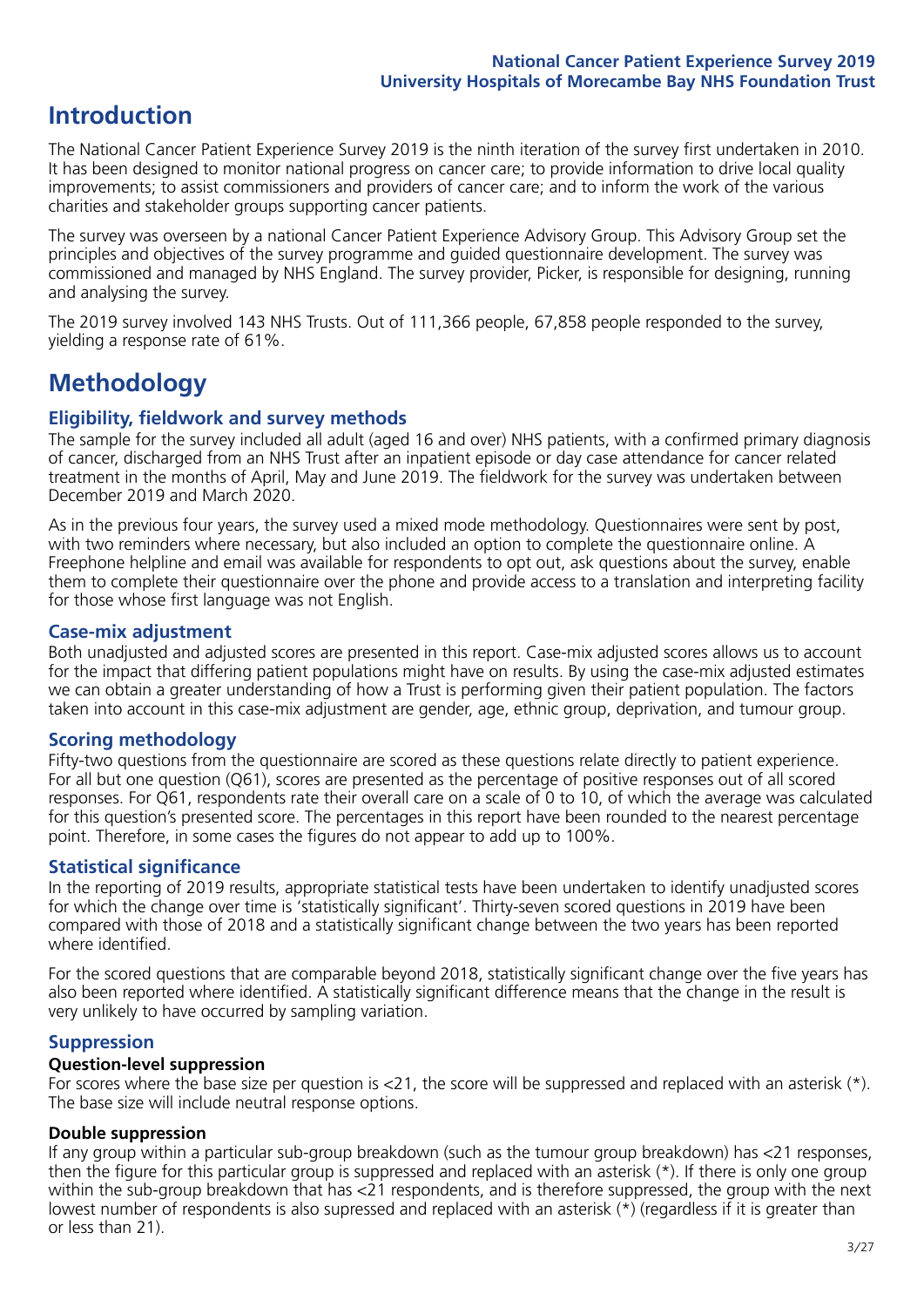### **Understanding the results**

This report shows how this Trust scored for each question in the survey, compared with national results and previous year's results. It is aimed at helping individual Trusts to understand their performance and identify areas for local improvement. Below is a description of the type of results presented within this report and how to understand them.

### **Expected range charts**

The expected range charts in this report show a bar with the lowest and highest score received for each question nationally. Within this bar, an expected range is given (in grey) and a black diamond represents the actual score for this Trust.

Trusts whose score is above the upper limit of the expected range (in the dark blue) are positive outliers, with a score statistically significantly higher than the national mean. This indicates that the Trust performs better than what Trusts of the same size and demographics are expected to perform. The opposite is true if the score is below the lower limit of the expected range (in the light blue); these are negative outliers. For scores within the expected range (in the grey), the score is what we would expect given the Trust's size and demographics.

### **Comparability tables**

The comparability tables show the 2018 and 2019 unadjusted scores for this Trust for each scored question. If there is a significant change from 2018 and 2019 or overall from 2015 to 2019, an arrow will be presented for the direction of change. The adjusted 2019 score will also be presented for each scored question along with the lower and upper expected range and national score. Scores above the upper limit of the expected range will be highlighted dark blue, scores below the lower limit of the expected range will be highlighted light blue, and scores within the lower and upper limit of the expected ranges will be highlighted grey.

### **Tumour type tables**

The tumour type tables show the unadjusted scores for each scored question for each of the 13 tumour groups. The national score for that tumour group is also shown. Unadjusted scores for the same tumour type across different Trusts may not be comparable, as they do not account for the impact that differing patient populations might have on results. Central nervous system is abbreviated as 'CNS' and lower gastrointestinal tract is abbreviated as 'LGT' throughout this report.

### **Year on year charts**

The year on year charts show five columns representing the unadjusted scores of the last five years (2015, 2016, 2017, 2018 and 2019) for each scored question.

#### **Notes on specific questions**

Following the development phase of the 2019 survey, several changes were made to the questionnaire. Six scored questions were amended (Q5, Q18, Q30, Q35, Q56 and Q60) and one non-scored question (Q29) was amended that impacted the comparability of questions Q30 to Q41. Of all questions changed or impacted by change, only Q60 is presented with historical comparisons; though the results should be interpreted with caution.

### **Unadjusted data and case-mix adjusted data**

Unadjusted data should be used to see the actual responses from patients relating to the Trust. Case-mix adjusted data, together with expected ranges, should be used to understand whether the results are significantly higher or lower than national results taking account of the patient mix.

### **Further information**

This research was carried out in accordance with the international standard for organisations conducting social research (accreditation to ISO20252:2012; certificate number GB08/74322). The 2019 survey data has been produced and published in line with the Code of Practice for Official Statistics.

For more information on the methodology, please see the Technical Document. It can be viewed along with the 2019 questionnaire and survey quidance on the website at [www.ncpes.co.uk](https://www.ncpes.co.uk/supporting-documents). For all other outputs at National, Trust, CCG and Cancer Alliance level, please see the PDF reports, Excel tables and dashboards at [www.ncpes.co.uk.](https://www.ncpes.co.uk/current-results)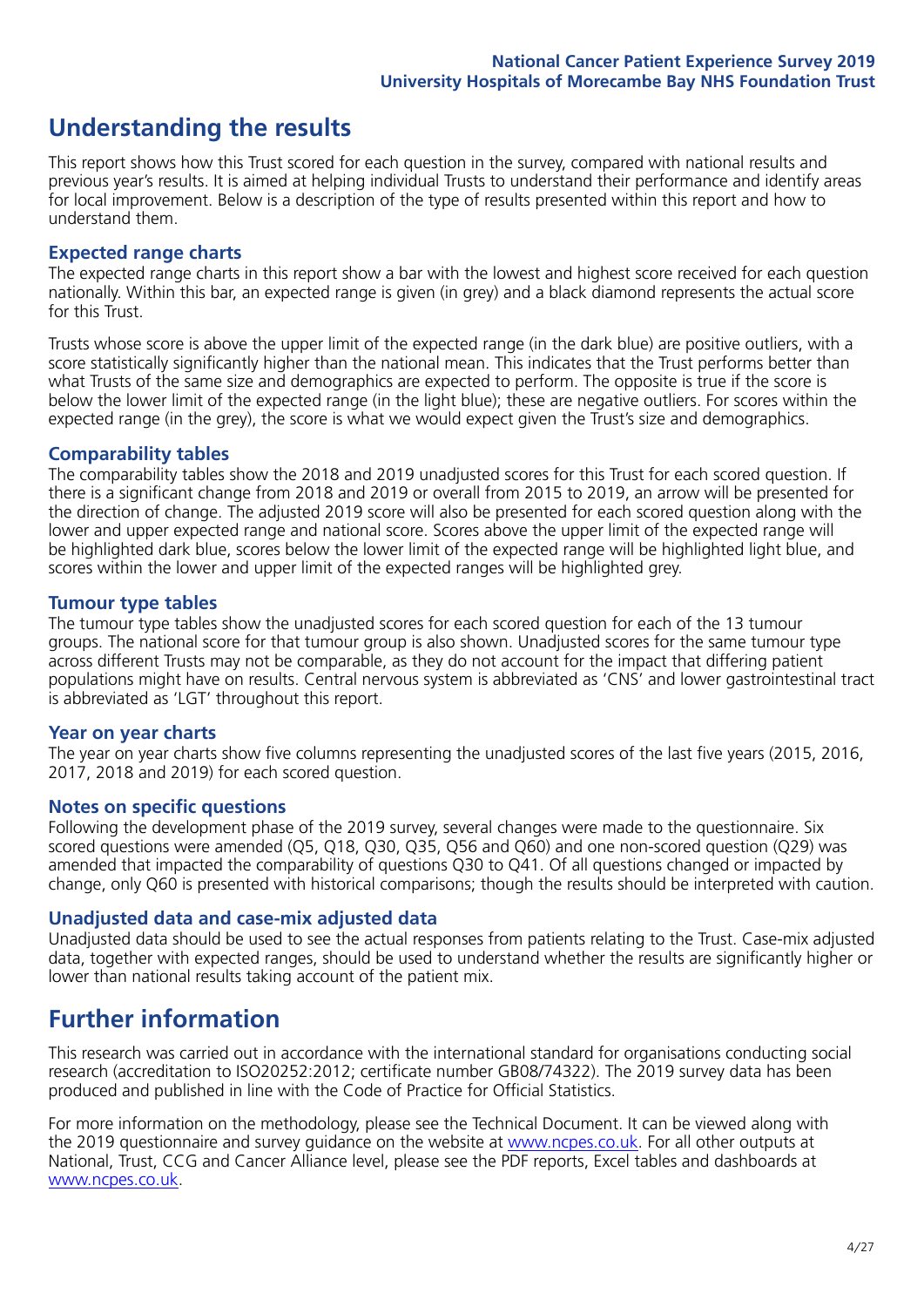### **Response Rate**

### **Overall Response Rate**

560 patients responded out of a total of 891 patients, resulting in a response rate of 63%.

|          | Sample Size | Adjusted<br>Sample | Completed | Response Rate |
|----------|-------------|--------------------|-----------|---------------|
| Trust    | 957         | 891                | 560       | 63%           |
| National | 119.855     | 111,366            | 67.858    | 61%           |

### **Respondents by Survey Type**

|                            | Number of<br>Respondents |
|----------------------------|--------------------------|
| Online                     | 45                       |
| Paper                      | 515                      |
| Phone                      | $\left( \right)$         |
| <b>Translation Service</b> |                          |

### **Respondents by Tumour Group**

|                      | Number of<br>Respondents |
|----------------------|--------------------------|
| Brain / CNS          | ∩                        |
| <b>Breast</b>        | 134                      |
| Colorectal / LGT     | 70                       |
| Gynaecological       | 12                       |
| Haematological       | 121                      |
| <b>Head and Neck</b> | 5                        |
| Lung                 | 43                       |
| Prostate             | 36                       |
| Sarcoma              | 4                        |
| Skin                 | U                        |
| <b>Upper Gastro</b>  | 19                       |
| Urological           | 44                       |
| Other                | 72                       |

### **Respondents by Age and Gender**

Respondents year of birth has been used to determine age. This information has been amalgamated into 8 age bands. The age and gender distribution for the Trust was as follows:

|        | Age 16-24 | Age 25-34 | Age 35-44 | Age 45-54 | Age 55-64 | Age 65-74 | Age 75-84 | Age 85+        | Total |
|--------|-----------|-----------|-----------|-----------|-----------|-----------|-----------|----------------|-------|
| Male   |           |           |           |           | 32        | 102       | 85        | $\overline{4}$ | 247   |
| Female |           |           | 8         | 36        | 77        | 111       | 64        |                | 313   |
| Total  |           |           |           | 45        | 109       | 213       | 149       | 23             | 560   |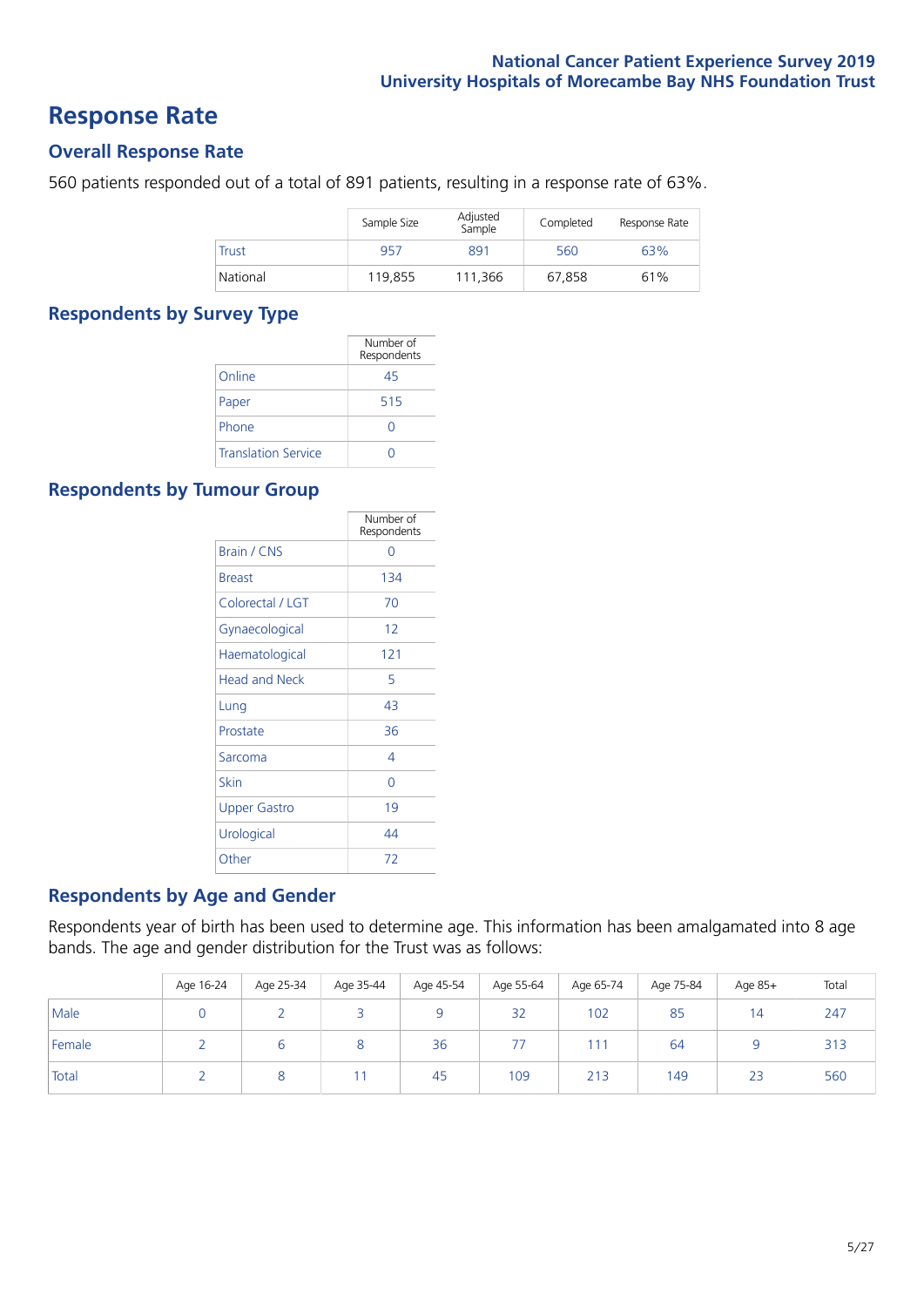# **Expected Range Charts**

| Lower Expected Range<br>Average                                                                                                                                                                                                                                                                                                                                                                                                                                                                                             |       |     | Upper Expected Range |     |     |            |            | Case Mix Adjusted Score |                          |            |          |
|-----------------------------------------------------------------------------------------------------------------------------------------------------------------------------------------------------------------------------------------------------------------------------------------------------------------------------------------------------------------------------------------------------------------------------------------------------------------------------------------------------------------------------|-------|-----|----------------------|-----|-----|------------|------------|-------------------------|--------------------------|------------|----------|
| <b>SEEING YOUR GP</b><br>Q1. Saw GP once or twice before being told they needed to go to<br>hospital<br>Q2. Patient thought they were seen as soon as necessary                                                                                                                                                                                                                                                                                                                                                             | $0\%$ | 10% | 20%                  | 30% | 40% | 50%        | 60%        | 70%                     | 80%<br>79%<br>83%        |            | 90% 100% |
| <b>DIAGNOSTIC TESTS</b><br>Q5. Received all the information needed about the test<br>Q6. The length of time waiting for the test to be done was about<br>right<br>Q7. Test results explained in completely understandable way                                                                                                                                                                                                                                                                                               | 0%    | 10% | 20%                  | 30% | 40% | 50%        | 60%        | 70%                     | 80%<br>80%               | 95%<br>88% | 90% 100% |
| <b>FINDING OUT WHAT WAS WRONG WITH YOU</b><br>Q10. Patient told they could bring a family member or friend when<br>first told they had cancer<br>Q11. Patient felt they were told sensitively that they had cancer<br>Q12. Patient completely understood the explanation of what was<br>wrong<br>Q13. Patient given easy to understand written information about<br>the type of cancer they had                                                                                                                             | 0%    | 10% | 20%                  | 30% | 40% | 50%        | 60%        | 70%<br>72%              | 80%<br>83%<br>83%<br>76% | 90%        | 100%     |
| <b>DECIDING THE BEST TREATMENT FOR YOU</b><br>Q14. Patient felt that treatment options were completely explained<br>Q15. Patient felt possible side effects were definitely explained in<br>an understandable way<br>Q16. Patient definitely given practical advice and support in dealing<br>with side effects of treatment<br>Q17. Patient definitely told about side effects that could affect<br>them in the future<br>Q18. Patient definitely involved as much as they wanted in<br>decisions about care and treatment | 0%    | 10% | 20%                  | 30% | 40% | 50%<br>54% | 60%<br>63% | 70%<br>72%              | 80%<br>84%<br>80%        |            | 90% 100% |
| <b>CLINICAL NURSE SPECIALIST (CNS)</b><br>Q19. Patient given the name of a CNS who would support them<br>through their treatment<br>Q20. Patient found it very or quite easy to contact their CNS<br>Q21. Patient got understandable answers to important questions<br>all or most of the time                                                                                                                                                                                                                              | 0%    | 10% | 20%                  | 30% | 40% | 50%        | 60%        | 70%                     | 80%<br>83%               | 93%<br>88% | 90% 100% |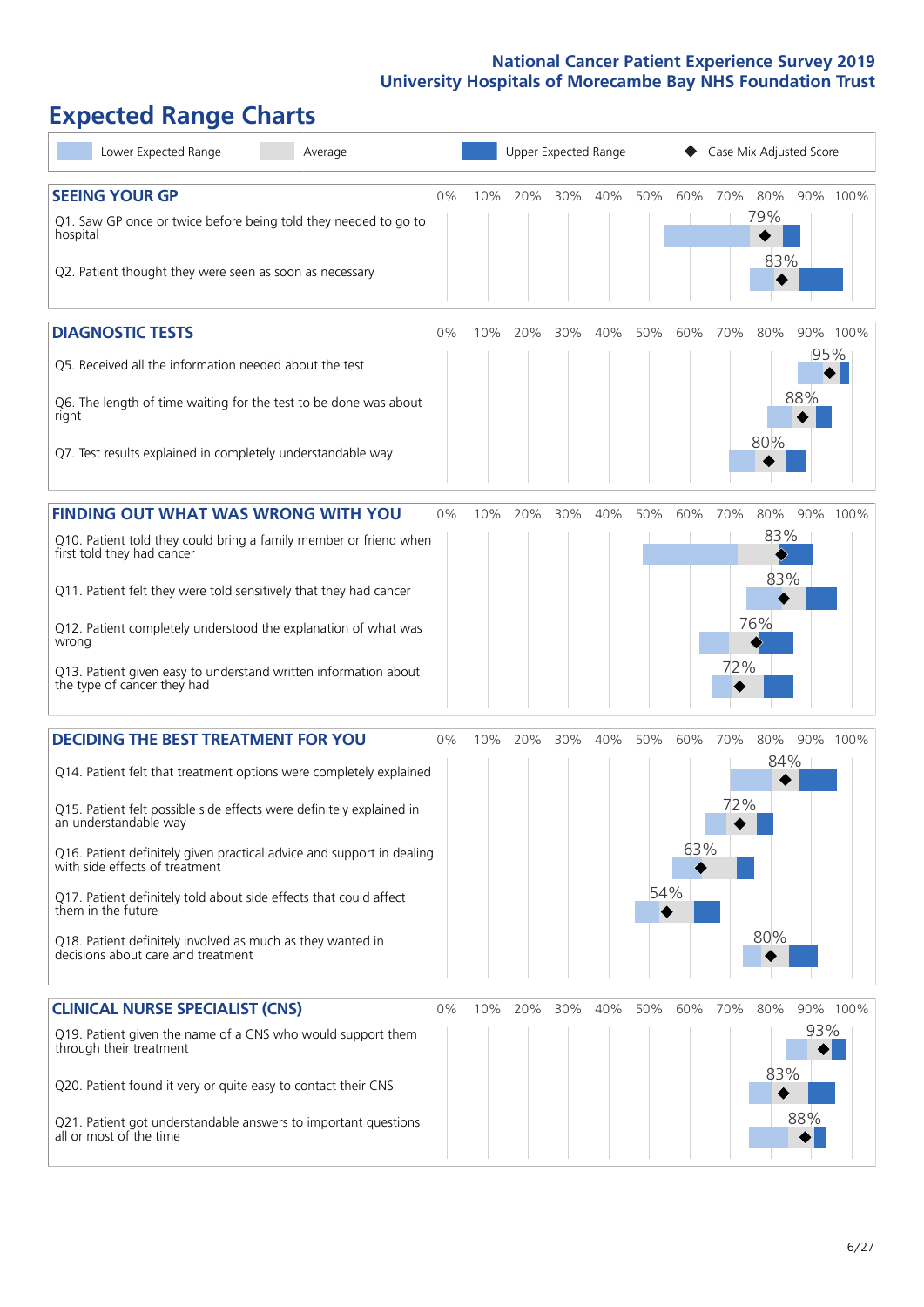# **Expected Range Charts**

| Lower Expected Range<br>Average                                                                                                                                                                                                                                                                                                                                                                                               |    |     | Upper Expected Range |     |     |     |            |     | Case Mix Adjusted Score |     |          |
|-------------------------------------------------------------------------------------------------------------------------------------------------------------------------------------------------------------------------------------------------------------------------------------------------------------------------------------------------------------------------------------------------------------------------------|----|-----|----------------------|-----|-----|-----|------------|-----|-------------------------|-----|----------|
| <b>SUPPORT FOR PEOPLE WITH CANCER</b><br>Q22. Hospital staff gave information about support or self-help<br>groups for people with cancer<br>Q23. Hospital staff discussed or gave information about the impact<br>cancer could have on day to day activities<br>Q24. Hospital staff gave information on getting financial help or<br>possible benefits<br>Q25. Hospital staff told patient they could get free prescriptions | 0% | 10% | 20%                  | 30% | 40% | 50% | 60%<br>62% | 70% | 80%<br>81%<br>83%       | 89% | 90% 100% |
| <b>OPERATIONS</b>                                                                                                                                                                                                                                                                                                                                                                                                             | 0% | 10% | 20%                  | 30% | 40% | 50% | 60%        | 70% | 80%                     |     | 90% 100% |
| Q27. Beforehand, patient had all the information needed about the<br>operation                                                                                                                                                                                                                                                                                                                                                |    |     |                      |     |     |     |            |     |                         |     | 96%      |
| Q28. Afterwards, staff completely explained how operation had<br>gone in understandable way                                                                                                                                                                                                                                                                                                                                   |    |     |                      |     |     |     |            |     | 82%                     |     |          |
| <b>HOSPITAL CARE AS AN INPATIENT</b>                                                                                                                                                                                                                                                                                                                                                                                          | 0% | 10% | 20%                  | 30% | 40% | 50% | 60%        | 70% | 80%                     |     | 90% 100% |
| Q30. Hospital staff didn't talk in front of patient as if patient wasn't<br>there                                                                                                                                                                                                                                                                                                                                             |    |     |                      |     |     |     |            |     | 86%                     |     |          |
| Q31. Patient had confidence and trust in all doctors treating them                                                                                                                                                                                                                                                                                                                                                            |    |     |                      |     |     |     |            |     | 81%                     |     |          |
| Q32. Patient's family or someone close definitely felt able to talk to<br>a doctor                                                                                                                                                                                                                                                                                                                                            |    |     |                      |     |     |     |            |     | 76%                     |     |          |
| Q33. Patient had confidence and trust in all the ward nurses<br>treating them                                                                                                                                                                                                                                                                                                                                                 |    |     |                      |     |     |     |            |     | 79%                     |     |          |
| Q34. Patient thought there were always or nearly always enough<br>nurses on duty to care for them                                                                                                                                                                                                                                                                                                                             |    |     |                      |     |     |     |            | 68% |                         |     |          |
| Q35. All hospital staff asked patient what name they prefer to be<br>called by                                                                                                                                                                                                                                                                                                                                                |    |     |                      |     |     |     |            |     | 75%                     |     |          |
| Q36. Patient always given enough privacy when discussing<br>condition or treatment                                                                                                                                                                                                                                                                                                                                            |    |     |                      |     |     |     |            |     | 79%                     |     |          |
| Q37. Patient definitely found hospital staff to discuss worries or<br>fears during their inpatient visit                                                                                                                                                                                                                                                                                                                      |    |     |                      |     |     | 50% |            |     |                         |     |          |
| Q38. Hospital staff definitely did everything they could to help<br>control pain                                                                                                                                                                                                                                                                                                                                              |    |     |                      |     |     |     |            |     | 86%                     |     |          |
| Q39. Patient always felt they were treated with respect and dignity<br>while in hospital                                                                                                                                                                                                                                                                                                                                      |    |     |                      |     |     |     |            |     |                         | 88% |          |
| Q40. Patient given clear written information about what should or<br>should not do after leaving hospital                                                                                                                                                                                                                                                                                                                     |    |     |                      |     |     |     |            |     | 86%                     |     |          |
| Q41. Hospital staff told patient who to contact if worried about<br>condition or treatment after leaving hospital                                                                                                                                                                                                                                                                                                             |    |     |                      |     |     |     |            |     |                         | 93% |          |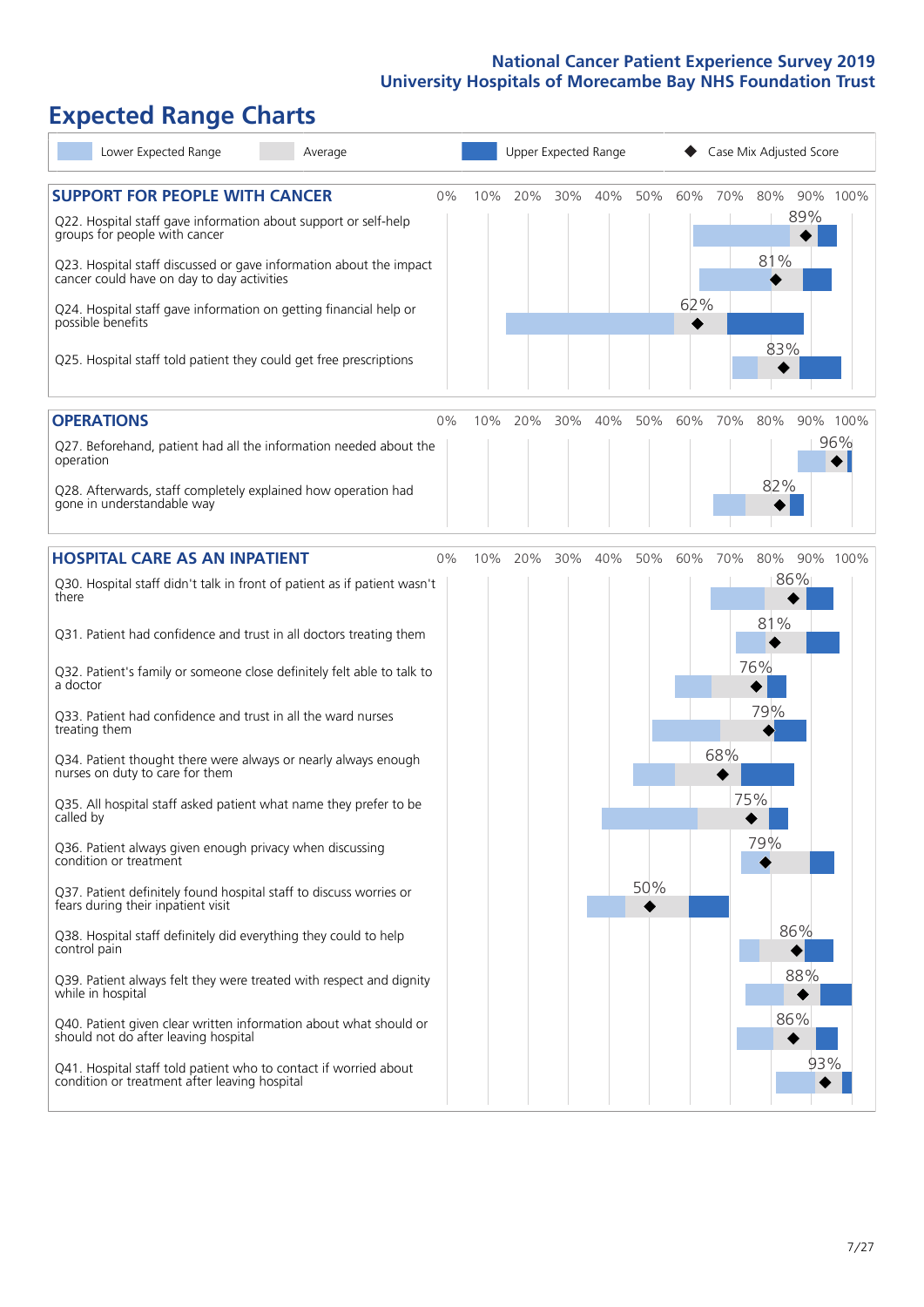# **Expected Range Charts**

| Lower Expected Range<br>Average                                                                                                                                                                     |       |     |     |     | Upper Expected Range |     |     | Case Mix Adjusted Score |     |     |                 |
|-----------------------------------------------------------------------------------------------------------------------------------------------------------------------------------------------------|-------|-----|-----|-----|----------------------|-----|-----|-------------------------|-----|-----|-----------------|
| <b>HOSPITAL CARE AS A DAY PATIENT / OUTPATIENT 0%</b><br>Q43. Patient definitely found hospital staff to discuss worries or<br>fears during their outpatient or day case visit                      |       | 10% | 20% | 30% | 40%                  | 50% | 60% | 70%<br>71%              | 80% |     | 90% 100%<br>97% |
| Q44. Cancer doctor had the right documents at patient's last<br>outpatient appointment<br>Q46. Beforehand patient completely had all information needed<br>about radiotherapy treatment             |       |     |     |     |                      |     | 61% |                         |     | 88% |                 |
| Q47. Patient completely given understandable information about<br>whether radiotherapy was working<br>Q49. Beforehand patient completely had all information needed<br>about chemotherapy treatment |       |     |     |     |                      |     |     |                         | 85% |     |                 |
| Q50. Patient given enough information about whether<br>chemotherapy was working in a completely understandable way                                                                                  |       |     |     |     |                      |     |     | 71%                     |     |     |                 |
| <b>HOME CARE AND SUPPORT</b>                                                                                                                                                                        | 0%    | 10% | 20% | 30% | 40%                  | 50% | 60% | 70%                     | 80% |     | 90% 100%        |
| Q51. Hospital staff definitely gave family or someone close all the<br>information needed to help care at home                                                                                      |       |     |     |     |                      |     | 56% |                         |     |     |                 |
| Q52. Patient definitely given enough support from health or social<br>services during treatment                                                                                                     |       |     |     |     |                      | 52% |     |                         |     |     |                 |
| Q53. Patient definitely given enough support from health or social<br>services after treatment                                                                                                      |       |     |     |     | 43%                  |     |     |                         |     |     |                 |
| <b>CARE FROM YOUR GENERAL PRACTICE</b>                                                                                                                                                              | 0%    | 10% | 20% | 30% | 40%                  | 50% | 60% | 70%                     | 80% |     | 90% 100%        |
| Q54. GP given enough information about patient's condition and<br>treatment                                                                                                                         |       |     |     |     |                      |     |     |                         |     | 94% |                 |
| Q55. General practice staff definitely did everything they could to<br>support patient during treatment                                                                                             |       |     |     |     |                      |     | 55% |                         |     |     |                 |
| <b>YOUR OVERALL NHS CARE</b>                                                                                                                                                                        | $0\%$ | 10% | 20% | 30% | 40%                  | 50% | 60% | 70%                     | 80% |     | 90% 100%        |
| Q56. Different people treating and caring for patient always work<br>well together to give best possible care                                                                                       |       |     |     |     |                      |     |     | 73%                     |     |     |                 |
| Q57. Patient given a care plan                                                                                                                                                                      |       |     |     |     | 39%                  |     |     |                         |     |     |                 |
| Q58. Overall the administration of care was good or very good                                                                                                                                       |       |     |     |     |                      |     |     |                         | 76% | 91% |                 |
| Q59. Patient felt length of time for attending clinics and<br>appointments for cancer was about right                                                                                               |       |     |     | 30% |                      |     |     |                         |     |     |                 |
| Q60. Someone discussed with patient whether they would like to<br>take part in cancer research                                                                                                      |       |     |     |     |                      |     |     |                         |     |     |                 |
|                                                                                                                                                                                                     | 0     |     | 2   | 3   | 4                    | 5   | 6   |                         | 8   | 9   | 10              |
| Q61. Patient's average rating of care scored from very poor to very<br>good                                                                                                                         |       |     |     |     |                      |     |     |                         |     | 8.8 |                 |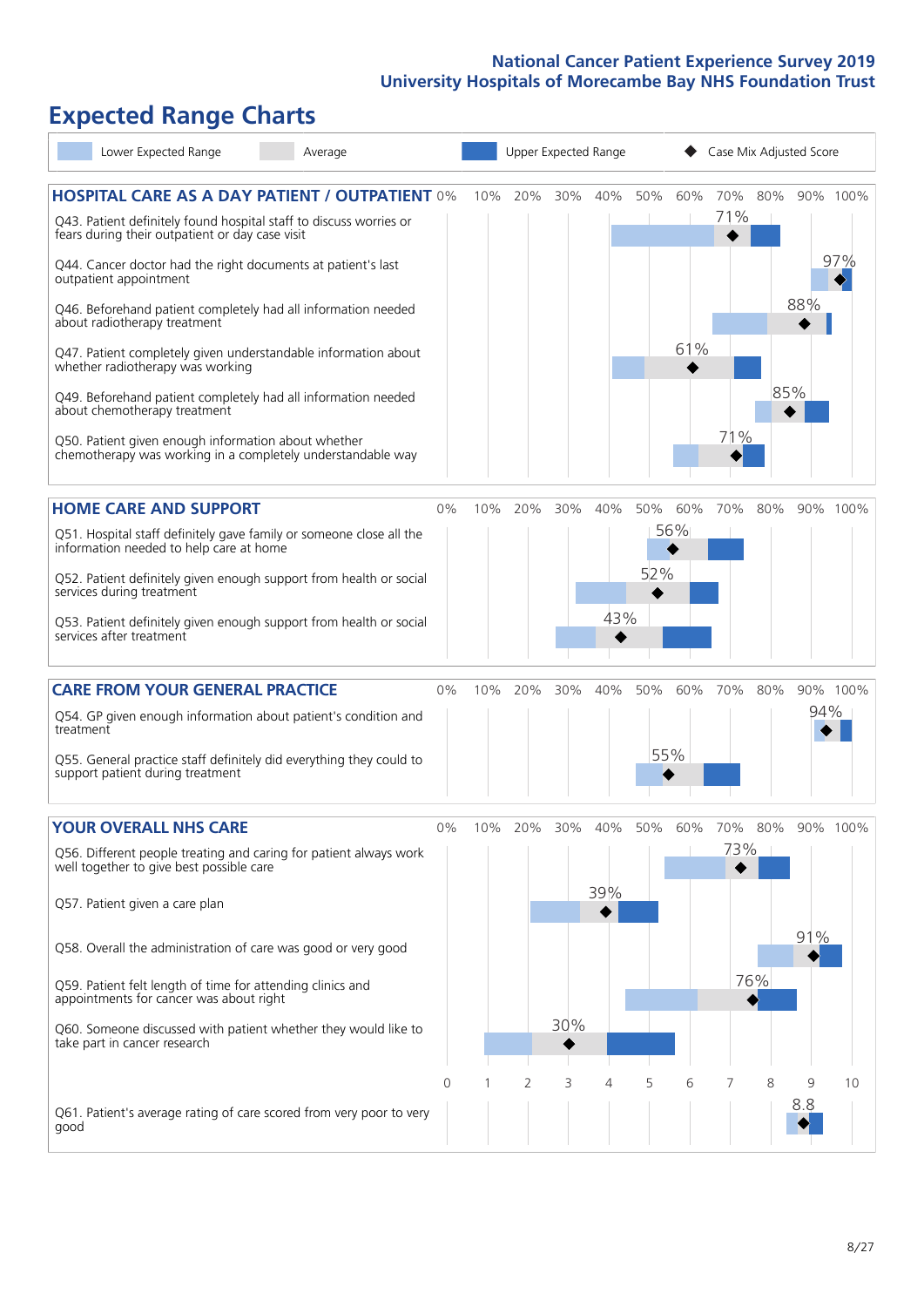# **Comparability Tables**

\* Indicates where a score has been suppressed because there are less than 21 responses.

\*\* No score available for 2018.

 $\triangle$  or  $\nabla$ 

Change 2018-2019: Indicates where 2019 score is significantly higher or lower than 2018 score Change Overall: Indicates significant change overall (2015, 2016, 2017, 2018 and 2019).

Adjusted Score below Lower Expected Range Adjusted Score between Upper and Lower Expected Ranges Adjusted Score above Upper Expected Range

|                                                                             | Case Mix Adjusted Scores<br>Unadjusted Scores |               |           |               |                                                    |         |               |                                     |                |                   |
|-----------------------------------------------------------------------------|-----------------------------------------------|---------------|-----------|---------------|----------------------------------------------------|---------|---------------|-------------------------------------|----------------|-------------------|
|                                                                             | 2018<br>n                                     | 2018<br>Score | 2019<br>n | 2019<br>Score | $\sim$   Change   Change   $\sim$<br>2018-<br>2019 | Overall | 2019<br>Score | Lower<br>Expected Expected<br>Range | Upper<br>Range | National<br>Score |
| <b>SEEING YOUR GP</b>                                                       |                                               |               |           |               |                                                    |         |               |                                     |                |                   |
| Q1. Saw GP once or twice before being told they needed to go<br>to hospital | 390                                           | 79%           | 378       | 78%           |                                                    |         | 79%           | 75%                                 | 83%            | 79%               |
| Q2. Patient thought they were seen as soon as necessary                     | 537                                           | 83%           | 540       | 83%           |                                                    |         | 83%           | 81%                                 | 87%            | 84%               |

| <b>DIAGNOSTIC TESTS</b>                                                   |                 |     |     |     |  |  |     |     |     |     |  |  |
|---------------------------------------------------------------------------|-----------------|-----|-----|-----|--|--|-----|-----|-----|-----|--|--|
| Q5. Received all the information needed about the test                    | $**$            | **  | 444 | 95% |  |  | 95% | 93% | 97% | 95% |  |  |
| Q6. The length of time waiting for the test to be done was<br>about right | 46 <sup>1</sup> | 87% | 449 | 88% |  |  | 88% | 85% | 91% | 88% |  |  |
| Q7. Test results explained in completely understandable way               | 458             | 81% | 451 | 80% |  |  | 80% | 76% | 84% | 80% |  |  |

| <b>FINDING OUT WHAT WAS WRONG WITH YOU</b>                                                      |     |     |     |     |     |     |     |     |
|-------------------------------------------------------------------------------------------------|-----|-----|-----|-----|-----|-----|-----|-----|
| Q10. Patient told they could bring a family member or friend<br>when first told they had cancer | 499 | 84% | 510 | 83% | 83% | 72% | 82% | 77% |
| Q11. Patient felt they were told sensitively that they had cancer                               | 544 | 85% | 551 | 83% | 83% | 83% | 89% | 86% |
| Q12. Patient completely understood the explanation of what<br>was wrong                         | 549 | 75% | 555 | 75% | 76% | 70% | 77% | 73% |
| Q13. Patient given easy to understand written information<br>about the type of cancer they had  | 476 | 78% | 479 | 72% | 72% | 71% | 78% | 74% |

| <b>DECIDING THE BEST TREATMENT FOR YOU</b>                                                              |      |     |     |     |  |     |     |     |     |
|---------------------------------------------------------------------------------------------------------|------|-----|-----|-----|--|-----|-----|-----|-----|
| Q14. Patient felt that treatment options were completely<br>explained                                   | 478  | 85% | 481 | 83% |  | 84% | 80% | 87% | 83% |
| Q15. Patient felt possible side effects were definitely explained<br>in an understandable way           | 536  | 76% | 527 | 72% |  | 72% | 69% | 77% | 73% |
| Q16. Patient definitely given practical advice and support in<br>dealing with side effects of treatment | 532  | 69% | 532 | 62% |  | 63% | 63% | 72% | 67% |
| Q17. Patient definitely told about side effects that could affect<br>them in the future                 | 494  | 55% | 494 | 53% |  | 54% | 52% | 61% | 57% |
| Q18. Patient definitely involved as much as they wanted in<br>decisions about care and treatment        | $**$ | **  | 547 | 80% |  | 80% | 78% | 85% | 81% |

| <b>CLINICAL NURSE SPECIALIST (CNS)</b>                                                    |     |     |     |     |  |     |     |     |     |
|-------------------------------------------------------------------------------------------|-----|-----|-----|-----|--|-----|-----|-----|-----|
| Q19. Patient given the name of a CNS who would support them<br>through their treatment    | 537 | 91% | 534 | 93% |  | 93% | 89% | 95% | 92% |
| Q20. Patient found it very or quite easy to contact their CNS                             | 424 | 84% | 447 | 83% |  | 83% | 80% | 89% | 85% |
| Q21. Patient got understandable answers to important<br>questions all or most of the time | 397 | 90% | 412 | 89% |  | 88% | 84% | 91% | 87% |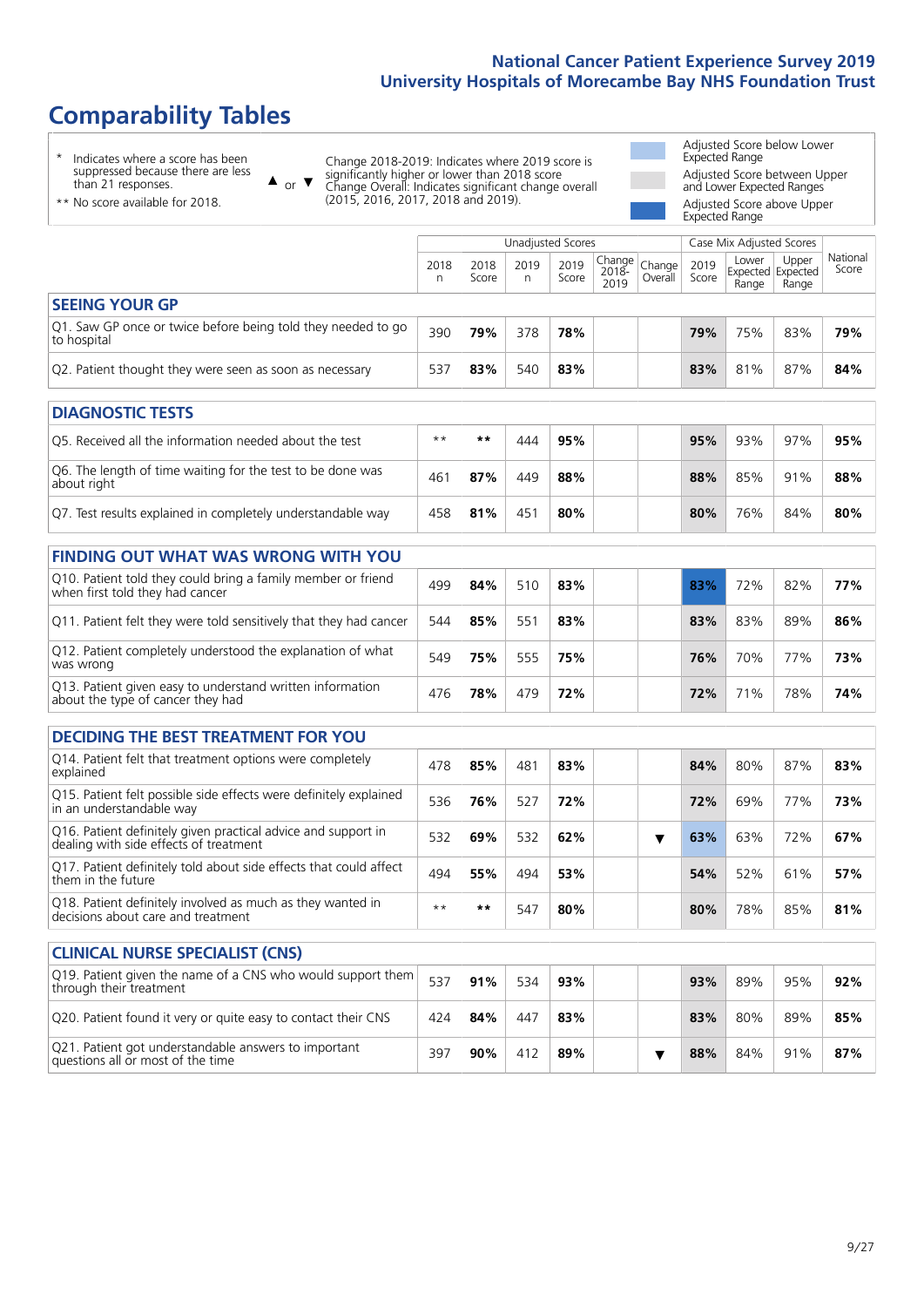### **Comparability Tables**

\* Indicates where a score has been suppressed because there are less than 21 responses.

\*\* No score available for 2018.

 $\triangle$  or  $\nabla$ 

Change 2018-2019: Indicates where 2019 score is significantly higher or lower than 2018 score Change Overall: Indicates significant change overall (2015, 2016, 2017, 2018 and 2019).

Adjusted Score below Lower Expected Range Adjusted Score between Upper and Lower Expected Ranges Adjusted Score above Upper Expected Range

|                                                                                                                   |           |               |            | <b>Unadjusted Scores</b> |                         |                   |               | Case Mix Adjusted Scores            |                |                   |
|-------------------------------------------------------------------------------------------------------------------|-----------|---------------|------------|--------------------------|-------------------------|-------------------|---------------|-------------------------------------|----------------|-------------------|
|                                                                                                                   | 2018<br>n | 2018<br>Score | 2019<br>n. | 2019<br>Score            | Change<br>2018-<br>2019 | Change<br>Overall | 2019<br>Score | Lower<br>Expected Expected<br>Range | Upper<br>Range | National<br>Score |
| <b>SUPPORT FOR PEOPLE WITH CANCER</b>                                                                             |           |               |            |                          |                         |                   |               |                                     |                |                   |
| Q22. Hospital staff gave information about support or self-help<br>groups for people with cancer                  | 427       | 89%           | 439        | 88%                      |                         |                   | 89%           | 85%                                 | 92%            | 88%               |
| Q23. Hospital staff discussed or gave information about the<br>impact cancer could have on day to day activities  | 350       | 85%           | 347        | 81%                      |                         |                   | 81%           | 80%                                 | 88%            | 84%               |
| Q24. Hospital staff gave information on getting financial help or<br>possible benefits                            | 301       | 69%           | 308        | 62%                      |                         |                   | 62%           | 56%                                 | 69%            | 63%               |
| Q25. Hospital staff told patient they could get free prescriptions                                                | 239       | 88%           | 232        | 84%                      |                         |                   | 83%           | 77%                                 | 87%            | 82%               |
| <b>OPERATIONS</b>                                                                                                 |           |               |            |                          |                         |                   |               |                                     |                |                   |
| Q27. Beforehand, patient had all the information needed about<br>the operation                                    | 195       | 96%           | 203        | 96%                      |                         |                   | 96%           | 94%                                 | 99%            | 96%               |
| Q28. Afterwards, staff completely explained how operation had<br>gone in understandable way                       | 197       | 81%           | 206        | 83%                      |                         |                   | 82%           | 74%                                 | 85%            | 79%               |
| <b>HOSPITAL CARE AS AN INPATIENT</b>                                                                              |           |               |            |                          |                         |                   |               |                                     |                |                   |
| Q30. Hospital staff didn't talk in front of patient as if patient<br>wasn't there                                 | $* *$     | $***$         | 203        | 86%                      |                         |                   | 86%           | 79%                                 | 89%            | 84%               |
| Q31. Patient had confidence and trust in all doctors treating<br>them                                             | $* *$     | $***$         | 204        | 81%                      |                         |                   | 81%           | 79%                                 | 89%            | 84%               |
| Q32. Patient's family or someone close definitely felt able to talk<br>to a doctor                                | $* *$     | $***$         | 165        | 77%                      |                         |                   | 76%           | 65%                                 | 79%            | 72%               |
| Q33. Patient had confidence and trust in all the ward nurses<br>treating them                                     | $* *$     | $***$         | 205        | 80%                      |                         |                   | 79%           | 68%                                 | 81%            | 74%               |
| Q34. Patient thought there were always or nearly always<br>enough nurses on duty to care for them                 | $* *$     | $***$         | 203        | 68%                      |                         |                   | 68%           | 56%                                 | 73%            | 64%               |
| Q35. All hospital staff asked patient what name they prefer to<br>be called by                                    | $**$      | $***$         | 198        | 76%                      |                         |                   | 75%           | 62%                                 | 80%            | 71%               |
| Q36. Patient always given enough privacy when discussing<br>condition or treatment                                | $* *$     | $***$         | 203        | 79%                      |                         |                   | 79%           | 80%                                 | 90%            | 85%               |
| Q37. Patient definitely found hospital staff to discuss worries or<br>fears during their inpatient visit          | $* *$     | $***$         | 153        | 50%                      |                         |                   | 50%           | 44%                                 | 60%            | 52%               |
| Q38. Hospital staff definitely did everything they could to help<br>control pain                                  | $* *$     | $***$         | 174        | 87%                      |                         |                   | 86%           | 77%                                 | 88%            | 83%               |
| Q39. Patient always felt they were treated with respect and<br>dignity while in hospital                          | $* *$     | $**$          | 205        | 88%                      |                         |                   | 88%           | 83%                                 | 92%            | 88%               |
| Q40. Patient given clear written information about what should<br>or should not do after leaving hospital         | $* *$     | $***$         | 184        | 85%                      |                         |                   | 86%           | 81%                                 | 91%            | 86%               |
| Q41. Hospital staff told patient who to contact if worried about<br>condition or treatment after leaving hospital | $**$      | $***$         | 194        | 94%                      |                         |                   | 93%           | 91%                                 | 98%            | 94%               |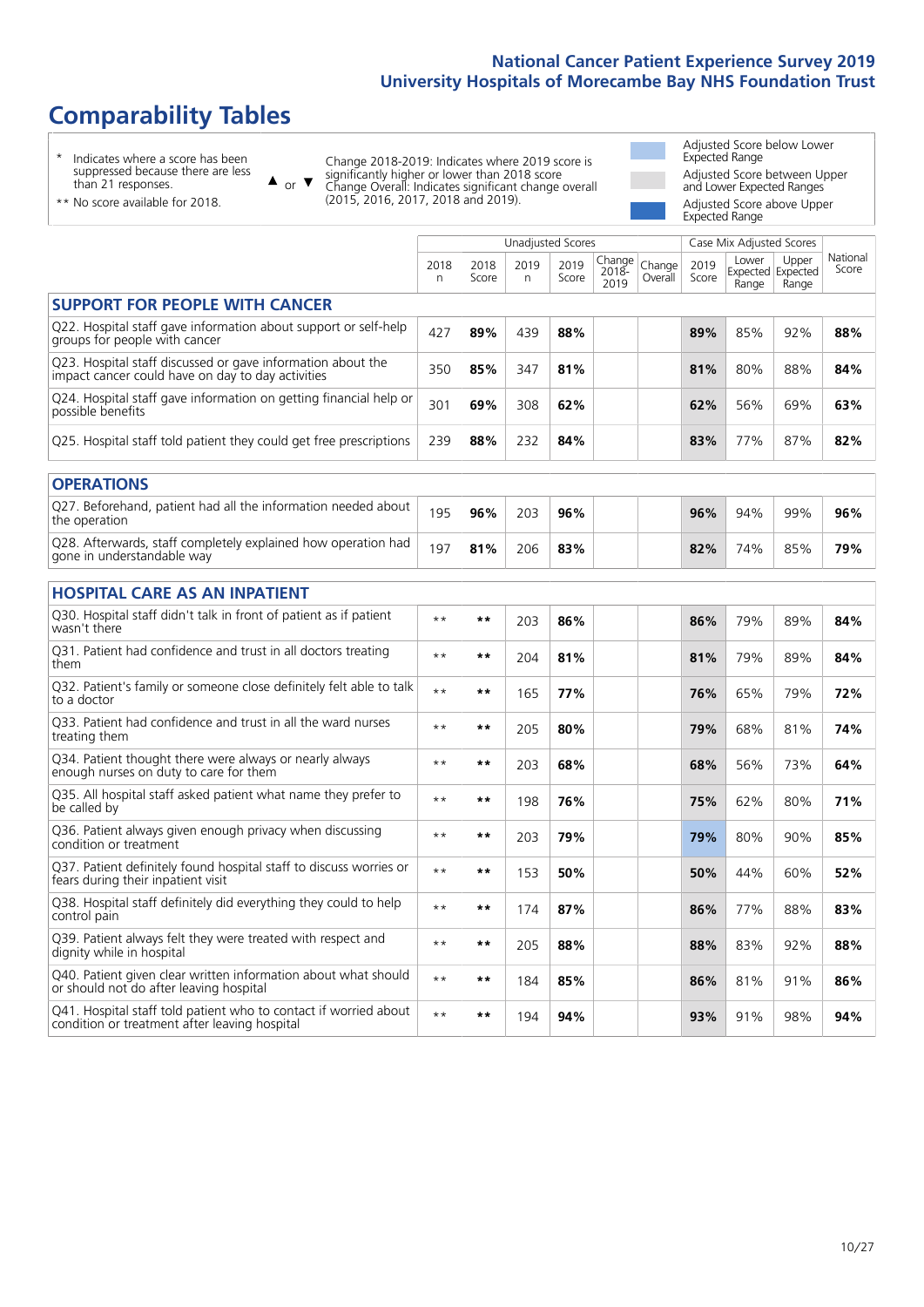### **Comparability Tables**

\* Indicates where a score has been suppressed because there are less than 21 responses.

\*\* No score available for 2018.

 $\triangle$  or  $\nabla$ 

Change 2018-2019: Indicates where 2019 score is significantly higher or lower than 2018 score Change Overall: Indicates significant change overall (2015, 2016, 2017, 2018 and 2019).

Adjusted Score below Lower Expected Range Adjusted Score between Upper and Lower Expected Ranges Adjusted Score above Upper Expected Range

|                                                                                                                       |              |               | <b>Unadjusted Scores</b> |               |                         |                   |               | Case Mix Adjusted Scores |                                     |                   |
|-----------------------------------------------------------------------------------------------------------------------|--------------|---------------|--------------------------|---------------|-------------------------|-------------------|---------------|--------------------------|-------------------------------------|-------------------|
|                                                                                                                       | 2018<br>n    | 2018<br>Score | 2019<br>n                | 2019<br>Score | Change<br>2018-<br>2019 | Change<br>Overall | 2019<br>Score | Lower<br>Range           | Upper<br>Expected Expected<br>Range | National<br>Score |
| <b>HOSPITAL CARE AS A DAY PATIENT / OUTPATIENT</b>                                                                    |              |               |                          |               |                         |                   |               |                          |                                     |                   |
| Q43. Patient definitely found hospital staff to discuss worries or<br>fears during their outpatient or day case visit | 412          | 77%           | 405                      | 71%           |                         |                   | 71%           | 66%                      | 75%                                 | 71%               |
| Q44. Cancer doctor had the right documents at patient's last<br>outpatient appointment                                | 490          | 98%           | 490                      | 97%           |                         |                   | 97%           | 94%                      | 98%                                 | 96%               |
| Q46. Beforehand patient completely had all information needed<br>about radiotherapy treatment                         | 84           | 88%           | 84                       | 88%           |                         |                   | 88%           | 79%                      | 94%                                 | 86%               |
| Q47. Patient completely given understandable information<br>about whether radiotherapy was working                    | 75           | 71%           | 74                       | 61%           |                         |                   | 61%           | 49%                      | 71%                                 | 60%               |
| Q49. Beforehand patient completely had all information needed<br>about chemotherapy treatment                         | 310          | 87%           | 309                      | 85%           |                         |                   | 85%           | 80%                      | 88%                                 | 84%               |
| Q50. Patient given enough information about whether<br>chemotherapy was working in a completely understandable way    | 287          | 77%           | 275                      | 72%           |                         |                   | 71%           | 62%                      | 73%                                 | 68%               |
| <b>HOME CARE AND SUPPORT</b>                                                                                          |              |               |                          |               |                         |                   |               |                          |                                     |                   |
| Q51. Hospital staff definitely gave family or someone close all<br>the information needed to help care at home        | 422          | 59%           | 407                      | 56%           |                         |                   | 56%           | 55%                      | 65%                                 | 60%               |
| Q52. Patient definitely given enough support from health or<br>social services during treatment                       | 266          | 57%           | 256                      | 52%           |                         | ▼                 | 52%           | 44%                      | 60%                                 | 52%               |
| Q53. Patient definitely given enough support from health or<br>social services after treatment                        | 143          | 50%           | 152                      | 43%           |                         |                   | 43%           | 37%                      | 53%                                 | 45%               |
| <b>CARE FROM YOUR GENERAL PRACTICE</b>                                                                                |              |               |                          |               |                         |                   |               |                          |                                     |                   |
| Q54. GP given enough information about patient's condition<br>and treatment                                           | 446          | 97%           | 439                      | 94%           |                         |                   | 94%           | 93%                      | 97%                                 | 95%               |
| Q55. General practice staff definitely did everything they could<br>to support patient during treatment               | 375          | 60%           | 360                      | 54%           |                         | ▼                 | 55%           | 53%                      | 63%                                 | 58%               |
| <b>YOUR OVERALL NHS CARE</b>                                                                                          |              |               |                          |               |                         |                   |               |                          |                                     |                   |
| Q56. Different people treating and caring for patient always                                                          |              |               |                          |               |                         |                   |               |                          |                                     |                   |
| work well together to give best possible care                                                                         | $\star\star$ | $***$         | 528                      | 73%           |                         |                   | 73%           | 69%                      | 77%                                 | 73%               |
| Q57. Patient given a care plan                                                                                        | 423          | 40%           | 416                      | 38%           |                         |                   | 39%           | 33%                      | 42%                                 | 38%               |
| Q58. Overall the administration of care was good or very good                                                         | 549          | 90%           | 547                      | 91%           |                         |                   | 91%           | 86%                      | 92%                                 | 89%               |
| Q59. Patient felt length of time for attending clinics and<br>appointments for cancer was about right                 | 540          | 77%           | 546                      | 75%           |                         |                   | 76%           | 62%                      | 77%                                 | 69%               |
| Q60. Someone discussed with patient whether they would like<br>to take part in cancer research                        | 525          | 32%           | 523                      | 31%           |                         |                   | 30%           | 21%                      | 40%                                 | 30%               |
| Q61. Patient's average rating of care scored from very poor to<br>very good                                           | 545          | 9.0           | 538                      | 8.8           |                         |                   | 8.8           | 8.7                      | 8.9                                 | 8.8               |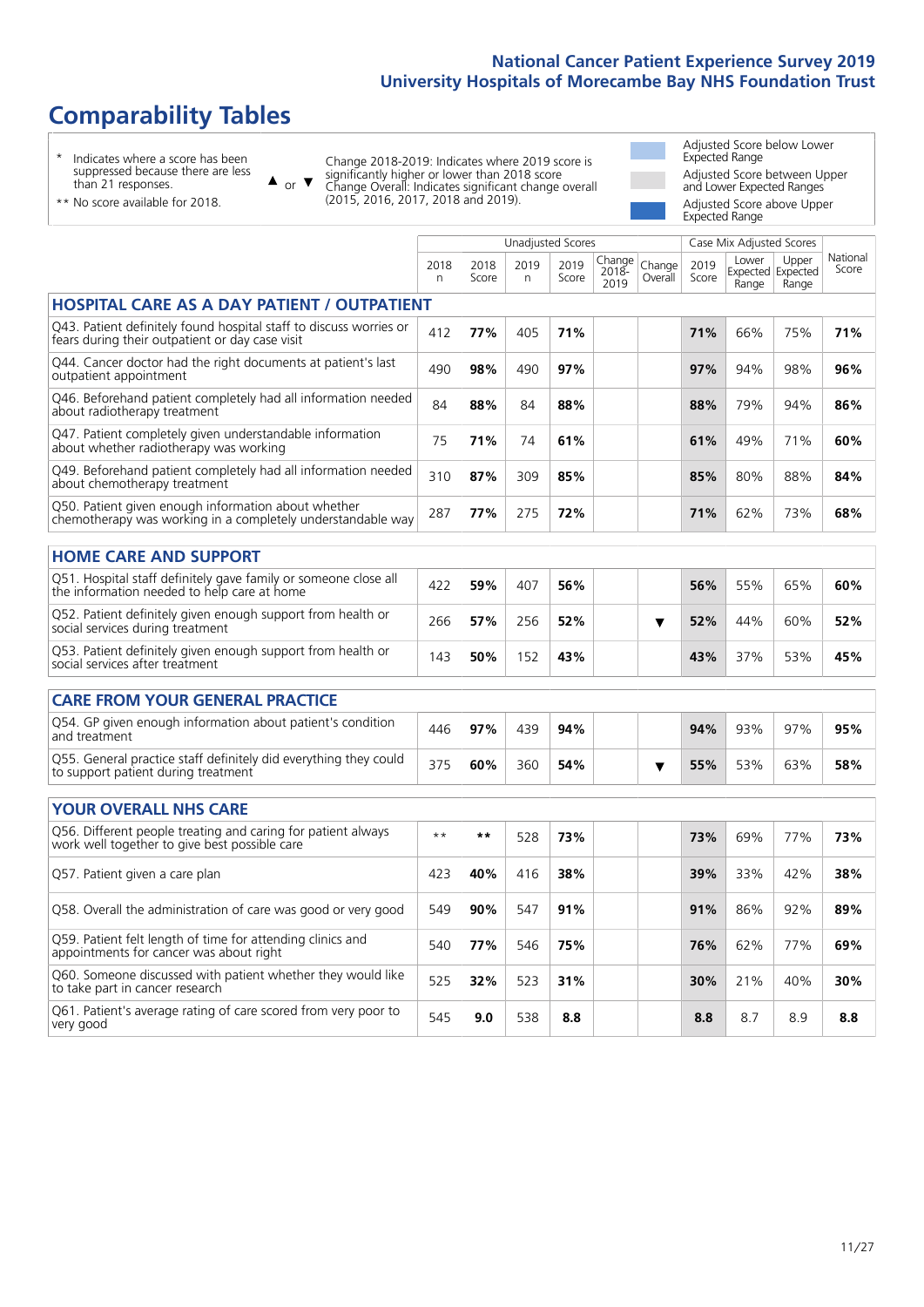# **Tumour Type Tables**

\* Indicates where a score has been suppressed because there are less than 21 responses.

n.a. Indicates that there were no respondents for that tumour group.

| <b>SEEING YOUR GP</b>                           |              |              |        |            |                |                |                                             |      | Tumour Group |         |      |                 |                      |             |                |
|-------------------------------------------------|--------------|--------------|--------|------------|----------------|----------------|---------------------------------------------|------|--------------|---------|------|-----------------|----------------------|-------------|----------------|
|                                                 |              | Brain<br>CNS | Breast | Colorectal | Gynaecological | Haematological | Head and<br>Neck                            | Lung | Prostate     | Sarcoma | Skin | Upper<br>Gastro | $\sigma$<br>rologica | Other       | All<br>Cancers |
| Q1. Saw GP once or twice before being told they | <b>Trust</b> | n.a.         |        | 95% 76%    | $\star$        | 69%            | $\star$                                     |      | 54% 75%      |         | n.a. | $\star$         |                      | 89% 73% 78% |                |
| needed to go to hospital                        | National     | 59%          |        |            | 94% 75% 77%    |                | 67% 79% 71% 82% 71% 90%                     |      |              |         |      |                 | 74% 83% 74% 79%      |             |                |
| Q2. Patient thought they were seen as soon as   | Trust        | n.a.         |        | 87% 85%    | $\star$        | 83%            | $\star$                                     |      | 65% 83%      |         | n.a. | $\star$         |                      | 91% 81% 83% |                |
| necessary                                       | National     | 79%          |        | 89% 83%    |                |                | 81% 82% 81% 84% 86% 69% 85% 79% 85% 79% 84% |      |              |         |      |                 |                      |             |                |

#### **DIAGNOSTIC TESTS** Tumour Group

|                                                   |                                                                  | Brain | <b>Breast</b> | Colorectal<br>LGT | त्त<br>Gynaecologic | Haematological | Head and<br>Neck | Lung | Prostate        | Sarcoma | Skin | Upper<br>Gastro | Jrological                                                      | Other       | All<br>Cancers |
|---------------------------------------------------|------------------------------------------------------------------|-------|---------------|-------------------|---------------------|----------------|------------------|------|-----------------|---------|------|-----------------|-----------------------------------------------------------------|-------------|----------------|
| Q5. Received all the information needed about     | <b>Trust</b>                                                     | n.a.  |               | 96% 97%           |                     | 94%            | $\star$          |      | 95% 90%         |         | n.a. |                 |                                                                 | 92% 96% 95% |                |
| the test                                          | National                                                         | 93%   | 95%           | 95%               | 93%                 |                |                  |      | 95% 93% 95% 95% | 93%     | 96%  | 95%             | 95%                                                             | 95%         | 95%            |
| Q6. The length of time waiting for the test to be | Trust                                                            | n.a.  |               | 93% 89%           |                     | 88%            | $\star$          |      | 81% 81%         |         | n.a. |                 |                                                                 | 92% 88% 88% |                |
| done was about right                              | National 84% 91% 88%                                             |       |               |                   |                     |                |                  |      |                 |         |      |                 | 86%   89%   88%   87%   87%   81%   87%   84%   87%   86%   88% |             |                |
| Q7. Test results explained in completely          | <b>Trust</b>                                                     | n.a.  |               | 83% 83%           |                     | 73%            | $\star$          |      | 81% 77%         |         | n.a. |                 |                                                                 | 84% 81% 80% |                |
| understandable way                                | National 71% 83% 82% 77% 77% 79% 80% 80% 78% 84% 75% 80% 76% 80% |       |               |                   |                     |                |                  |      |                 |         |      |                 |                                                                 |             |                |

| <b>FINDING OUT WHAT WAS WRONG WITH YOU</b>        |          |       |               |                   |                |                         |                  |         | <b>Tumour Group</b> |          |      |                 |                       |             |                |
|---------------------------------------------------|----------|-------|---------------|-------------------|----------------|-------------------------|------------------|---------|---------------------|----------|------|-----------------|-----------------------|-------------|----------------|
|                                                   |          | Brain | <b>Breast</b> | Colorectal<br>LGT | Gynaecological | Haematological          | Head and<br>Neck | Lung    | Prostate            | Sarcoma  | Skin | Upper<br>Gastro | Jrologica             | Other       | All<br>Cancers |
| Q10. Patient told they could bring a family       | Trust    | n.a.  | 86%           | 91%               | $\star$        | 80%                     | $\star$          |         | 73% 87%             | $\star$  | n.a. | $\star$         |                       | 78% 83% 83% |                |
| member or friend when first told they had cancer  | National | 85%   | 82% 82%       |                   | 71%            | 71%                     | 71%              | 77%     | 79%                 | 73%      | 69%  | 76%             | 73%                   | 75% 77%     |                |
| Q11. Patient felt they were told sensitively that | Trust    | n.a.  | 88%           | 88%               |                | 77%                     | $\star$          | 79%     | 86%                 | $\star$  | n.a. |                 |                       | 84% 85% 83% |                |
| they had cancer                                   | National | 79%   | 89%           | 87%               | 82%            |                         | 84% 87%          | 83% 86% |                     | 84%      | 89%  | 81%             |                       | 84% 83% 86% |                |
| Q12. Patient completely understood the            | Trust    | n.a.  | 81% 89%       |                   | $\star$        | 62%                     | $\star$          | 77%     | 67%                 |          | n.a. |                 |                       | 74% 78% 75% |                |
| explanation of what was wrong                     | National | 66%   | 77%           | 79%               | 73%            | 60%                     | 78%              |         | 76% 79%             | 67%      | 80%  | 70%             | 77%                   | 70%         | 73%            |
| Q13. Patient given easy to understand written     | Trust    | n.a.  | 81% 75%       |                   |                | 70%                     | $\star$          |         | 48% 64%             | $^\star$ | n.a. | $\star$         |                       | 84% 71%     | 72%            |
| information about the type of cancer they had     | National | 66%   |               | 78% 73%           |                | 71% 76% 69% 67% 83% 67% |                  |         |                     |          | 84%  |                 | 67%   74%   65%   74% |             |                |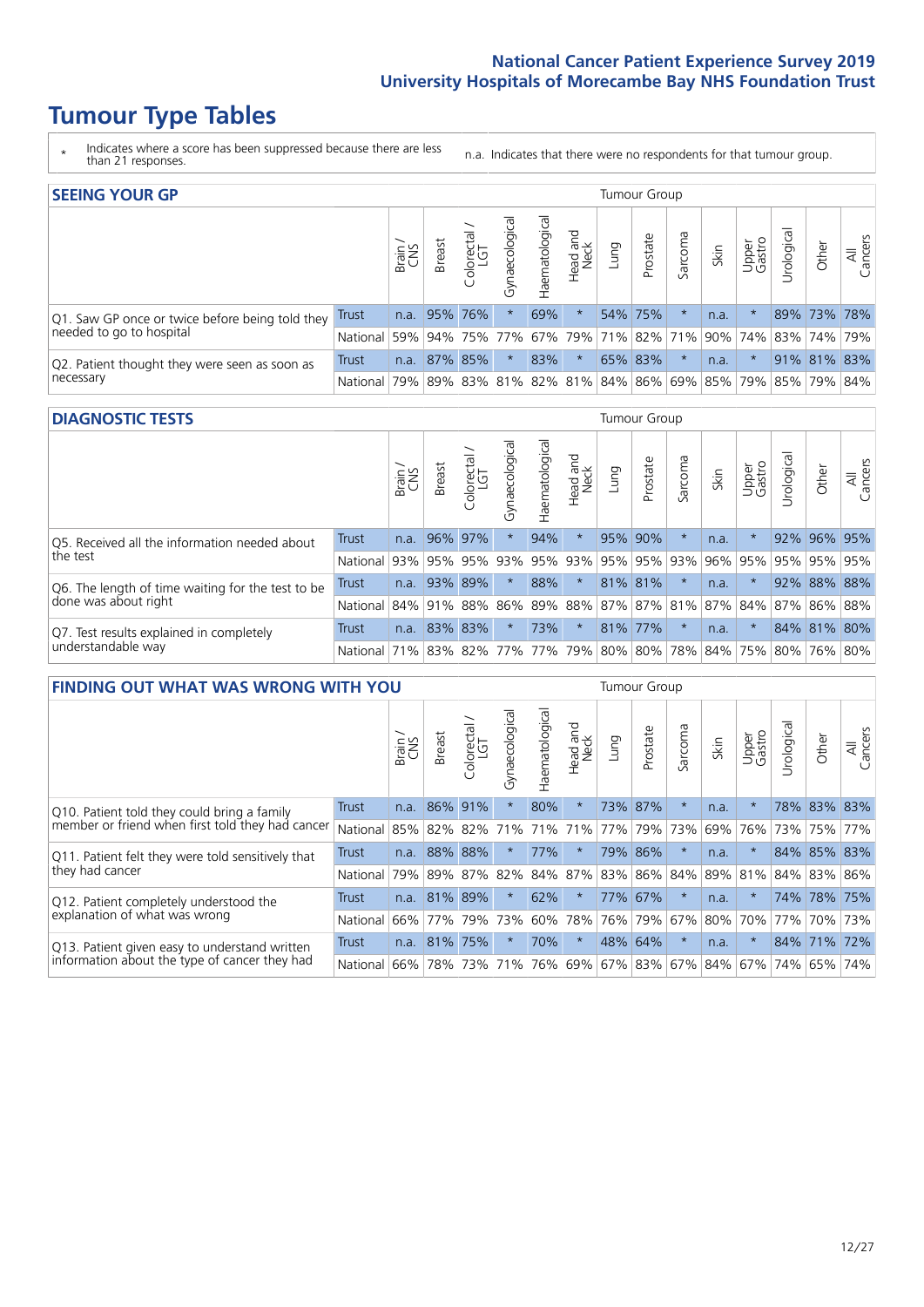# **Tumour Type Tables**

\* Indicates where a score has been suppressed because there are less than 21 responses.

n.a. Indicates that there were no respondents for that tumour group.

| <b>DECIDING THE BEST TREATMENT FOR YOU</b>         |          |       |               |                        |                |                |                        |      | Tumour Group |                         |      |                 |            |             |                |
|----------------------------------------------------|----------|-------|---------------|------------------------|----------------|----------------|------------------------|------|--------------|-------------------------|------|-----------------|------------|-------------|----------------|
|                                                    |          | Brain | <b>Breast</b> | olorectal.<br>LGT<br>Ũ | Gynaecological | Haematological | ad and<br>Neck<br>Head | Lung | Prostate     | Sarcoma                 | Skin | Upper<br>Gastro | Jrological | Other       | All<br>Cancers |
| Q14. Patient felt that treatment options were      | Trust    | n.a.  | 83%           | 90%                    | $\star$        | 79%            | $\star$                | 89%  | 88%          | $\star$                 | n.a. | $\star$         |            | 75% 81%     | 83%            |
| completely explained                               | National | 85%   | 85%           | 85%                    | 85%            | 82%            | 87%                    |      | 84% 83%      | 83%                     | 89%  | 81%             |            | 83% 79% 83% |                |
| Q15. Patient felt possible side effects were       | Trust    | n.a.  | 72%           | 75%                    |                | 63%            | $\star$                |      | 79% 77%      |                         | n.a. | $\star$         |            | 76% 77%     | 72%            |
| definitely explained in an understandable way      | National | 69%   | 74%           | 76%                    | 75%            | 69%            | 73%                    |      | 74% 73%      | 73%                     | 77%  | 72%             | 71%        | 70%         | 73%            |
| Q16. Patient definitely given practical advice and | Trust    | n.a.  | 60%           | 74%                    |                | 61%            | $\star$                |      | 71% 67%      |                         | n.a. | $^\star$        |            | 50% 58% 62% |                |
| support in dealing with side effects of treatment  | National | 63%   | 70%           | 70%                    | 69%            |                | 65% 70%                |      | 69% 65%      | 66%                     | 71%  | 66%             |            | 63% 64%     | 67%            |
| Q17. Patient definitely told about side effects    | Trust    | n.a.  | 52%           | 67%                    | $\star$        | 42%            | $\star$                |      | 61% 69%      | $\star$                 | n.a. | $\star$         | 47%        | 50%         | 53%            |
| that could affect them in the future               | National | 62%   | 57%           | 59%                    | 56%            | 51%            | 64%                    |      | 56% 66%      | 54%                     | 66%  | 53%             | 56%        | 52%         | 57%            |
| Q18. Patient definitely involved as much as they   | Trust    | n.a.  | 83%           | 90%                    | $\star$        | 71%            | $\star$                |      | 81% 86%      | 大                       | n.a. | $\star$         | 71%        | 79% 80%     |                |
| wanted in decisions about care and treatment       | National | 79%   |               | 81% 83% 81%            |                |                |                        |      |              | 80% 81% 81% 84% 81% 87% |      | 79%             |            | 79% 78% 81% |                |

#### **CLINICAL NURSE SPECIALIST (CNS)** Tumour Group

|                                             |          | Brain | <b>Breast</b>   | olorectal.<br>LGT<br>Ü | aecologica<br>Š | $\overline{\sigma}$<br>O<br>Haematologi | Head and<br>Neck | Lung        | Prostate | Sarcoma | Skin | Upper<br>Gastro                     | $\sigma$<br>rologica | Other       | All<br>ancers<br>Ü |
|---------------------------------------------|----------|-------|-----------------|------------------------|-----------------|-----------------------------------------|------------------|-------------|----------|---------|------|-------------------------------------|----------------------|-------------|--------------------|
| Q19. Patient given the name of a CNS who    | Trust    | n.a.  | $90\%$          | 92%                    |                 | 94%                                     | $\star$          |             | 93% 100% |         | n.a. |                                     |                      | 98% 90%     | 93%                |
| would support them through their treatment  | National |       | 95% 95% 92%     |                        | 95%             | 92%                                     | 91%              |             |          |         |      | 94% 91% 91% 91% 93%                 | 85%                  | 89%         | 92%                |
| Q20. Patient found it very or quite easy to | Trust    | n.a.  | 81% 88%         |                        |                 | 88%                                     | $\star$          | 81% 85%     |          | $\star$ | n.a. |                                     |                      | 61% 85% 83% |                    |
| contact their CNS                           | National |       | 86% 84% 88% 85% |                        |                 | 87%                                     |                  | 86% 86% 80% |          | 86%     |      | 90% 85%                             |                      | 83% 83%     | 85%                |
| Q21. Patient got understandable answers to  | Trust    | n.a.  | 86%             | 94%                    |                 | 95%                                     | $\star$          |             | 79% 82%  | $\star$ | n.a. |                                     |                      | 88% 88%     | 89%                |
| important questions all or most of the time | National |       | 82% 87% 89% 86% |                        |                 |                                         |                  |             |          |         |      | 89% 88% 86% 87% 87% 93% 86% 87% 86% |                      |             | 87%                |

| <b>SUPPORT FOR PEOPLE WITH CANCER</b>                                                             |              |       |               |                                 |                |                |                        |         | Tumour Group |                  |      |                 |            |       |                |
|---------------------------------------------------------------------------------------------------|--------------|-------|---------------|---------------------------------|----------------|----------------|------------------------|---------|--------------|------------------|------|-----------------|------------|-------|----------------|
|                                                                                                   |              | Brain | <b>Breast</b> | ∽<br>olorectal<br>LGT<br>$\cup$ | Gynaecological | Haematological | ad and<br>Neck<br>Head | Lung    | Prostate     | arcoma<br>$\sim$ | Skin | Upper<br>Gastro | Jrological | Other | All<br>Cancers |
| Q22. Hospital staff gave information about<br>support or self-help groups for people with         | <b>Trust</b> | n.a.  | 90%           | 84%                             | $\star$        | 85%            | $\star$                |         | 86% 97%      | $\star$          | n.a. | $\star$         | 88%        | 89%   | 88%            |
| cancer                                                                                            | National     | 92%   | 92%           | 88%                             | 87%            | 86%            | 88%                    |         | 87% 91%      | 86%              | 90%  | 88%             | 81%        | 83%   | 88%            |
| Q23. Hospital staff discussed or gave information<br>about the impact cancer could have on day to | Trust        | n.a.  | 81%           | 87%                             | $\star$        | 79%            | $\star$                | 79%     | 87%          |                  | n.a. | $\star$         | $\star$    |       | 76% 81%        |
| day activities                                                                                    | National     | 84%   |               | 86% 85%                         | 82%            | 84%            | 84%                    |         | 83% 88%      | 81%              | 86%  | 83%             | 78%        | 79%   | 84%            |
| Q24. Hospital staff gave information on getting                                                   | Trust        | n.a.  | 69%           | 50%                             | $\star$        | 48%            | $\star$                | 81%     | $\star$      | $\star$          | n.a. | $\star$         | $^\star$   | 60%   | 62%            |
| financial help or possible benefits                                                               | National     | 78%   |               | 68% 61%                         | 66%            | 61%            | 67%                    |         | 72% 55%      | 64%              | 60%  | 64%             | 47%        | 59%   | 63%            |
| Q25. Hospital staff told patient they could get                                                   | Trust        | n.a.  | 86%           | 85%                             | $\star$        | 91%            | $\star$                | $\star$ | $\star$      | $\star$          | n.a. | $\star$         | $\star$    | 69%   | 84%            |
| free prescriptions                                                                                | National     | 82%   | 81%           | 83%                             | 79%            | 87%            | 84%                    |         | 86% 80%      | 78%              | 71%  | 84%             | 73%        | 81%   | 82%            |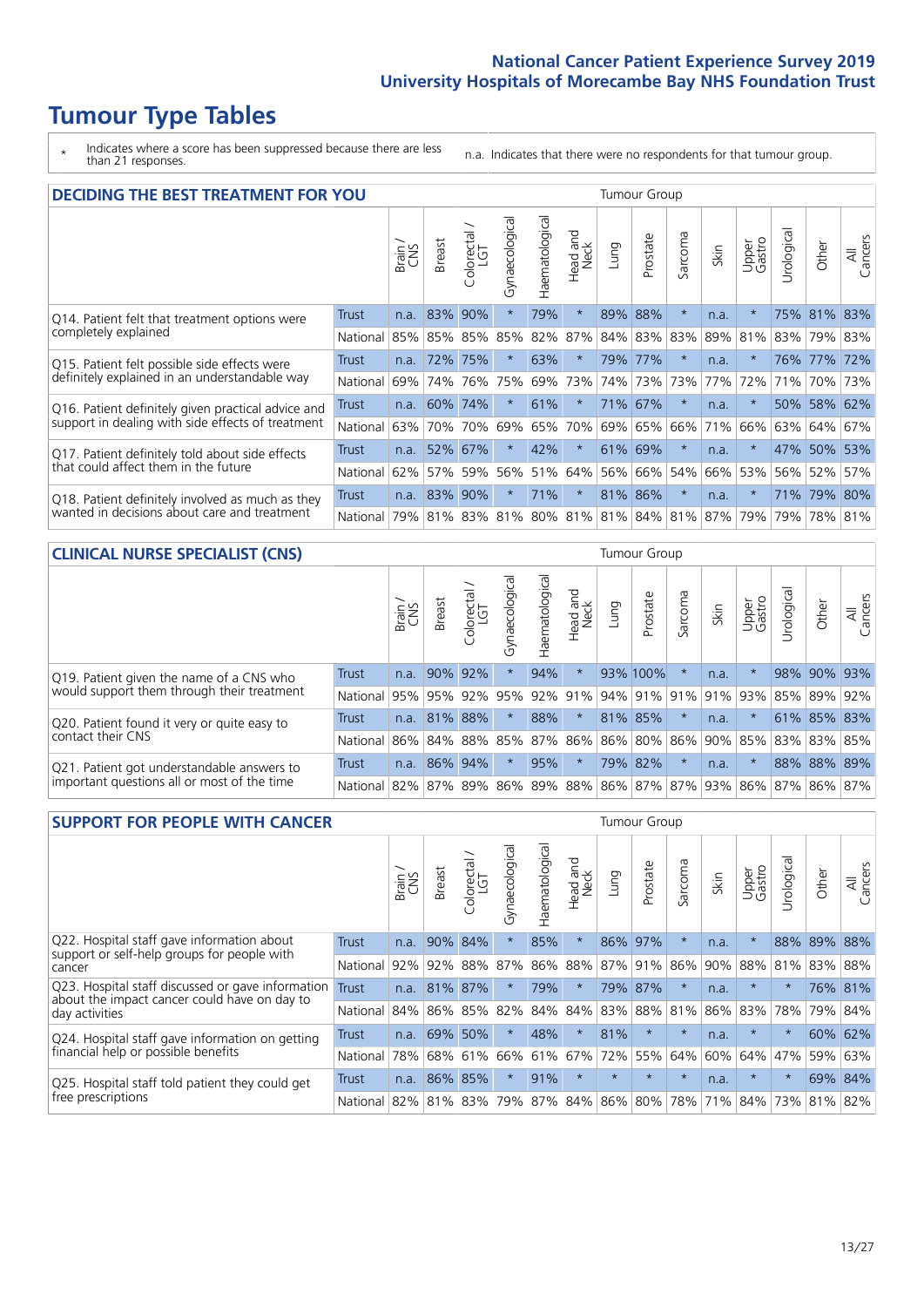# **Tumour Type Tables**

- \* Indicates where a score has been suppressed because there are less than 21 responses.
- n.a. Indicates that there were no respondents for that tumour group.

| <b>OPERATIONS</b>                                |          |              |               |                   |                     |                    |                  |                     | Tumour Group |         |      |                 |                             |        |                |
|--------------------------------------------------|----------|--------------|---------------|-------------------|---------------------|--------------------|------------------|---------------------|--------------|---------|------|-----------------|-----------------------------|--------|----------------|
|                                                  |          | Brain<br>CNS | <b>Breast</b> | Colorectal<br>LGT | त्त<br>Gynaecologic | శ్ర<br>Haematologi | Head and<br>Neck | Lung                | Prostate     | Sarcoma | Skin | Upper<br>Gastro | Irological                  | Other  | All<br>Cancers |
| Q27. Beforehand, patient had all the information | Trust    | n.a.         | 97% 96%       |                   | $\star$             | $\star$            | $\star$          | $\star$             | $\star$      | $\star$ | n.a. | $\star$         | 96%                         |        | 96%            |
| needed about the operation                       | National |              |               | 96% 97% 96%       | 96%                 |                    |                  | 94% 96% 95% 97% 95% |              |         |      |                 | 96% 96% 95% 95%             |        | 96%            |
| Q28. Afterwards, staff completely explained how  | Trust    |              | n.a. 81% 87%  |                   | $\star$             | $\star$            | $\star$          | $\star$             | $\star$      | $\star$ | n.a. |                 | 81%                         | $\ast$ | 83%            |
| operation had gone in understandable way         | National | 76%          |               | 79% 83%           | 79%                 |                    |                  | 78% 79% 79% 78%     |              |         |      |                 | 80%   82%   79%   76%   77% |        | 79%            |

#### **HOSPITAL CARE AS AN INPATIENT** Tumour Group

|                                                                                                  |              | Brain | Breast   | $\overline{\phantom{0}}$<br>Colorectal /<br>LGT | Gynaecological | Haematological | Head and<br>Neck | Lung        | Prostate | Sarcoma                                 | Skin | Upper<br>Gastro | Urological | Other       | All<br>Cancers |
|--------------------------------------------------------------------------------------------------|--------------|-------|----------|-------------------------------------------------|----------------|----------------|------------------|-------------|----------|-----------------------------------------|------|-----------------|------------|-------------|----------------|
| Q30. Hospital staff didn't talk in front of patient                                              | Trust        | n.a.  | 88%      | 88%                                             | $\star$        | 80%            | $\star$          | $\star$     | $\star$  | $\star$                                 | n.a. | $\star$         |            | 95% 90% 86% |                |
| as if patient wasn't there                                                                       | National     | 81%   | 86%      | 81%                                             | 83%            | 84%            | 83%              | 81%         | 88%      | 86%                                     | 86%  | 81%             | 83%        | 82%         | 84%            |
| 031. Patient had confidence and trust in all                                                     | <b>Trust</b> | n.a.  | 88% 85%  |                                                 |                | 71%            | $\star$          | $\star$     | $\star$  | $\star$                                 | n.a. |                 |            | 77% 76%     | 81%            |
| doctors treating them                                                                            | National     | 82%   | 83%      | 85%                                             | 83%            | 82%            |                  | 87% 83%     | 89%      | 86%                                     | 85%  | 81%             | 85%        | 80%         | 84%            |
| Q32. Patient's family or someone close definitely                                                | Trust        | n.a.  | 71%      | 89%                                             | $\star$        | 69%            | $\star$          | $\star$     | $\star$  | $\star$                                 | n.a. |                 | $\star$    | $\star$     | 77%            |
| felt able to talk to a doctor                                                                    | National     | 67%   | 72%      | 73%                                             | 72%            | 74%            |                  | 75% 74%     | 72%      | 71%                                     | 74%  | 73%             | 71%        | 69%         | 72%            |
| Q33. Patient had confidence and trust in all the                                                 | <b>Trust</b> | n.a.  | 82%      | 70%                                             | $\star$        | 84%            | $\star$          | $\star$     | $\star$  | $\star$                                 | n.a. |                 |            | 91% 81%     | 80%            |
| ward nurses treating them                                                                        | National     | 72%   | 73%      | 72%                                             | 71%            | 77%            |                  | 75% 77%     | 79%      | 74%                                     | 75%  | 73%             | 77%        | 69%         | 74%            |
| Q34. Patient thought there were always or nearly                                                 | Trust        | n.a.  | 73%      | 55%                                             | $\star$        | 71%            | $\star$          | $\star$     | $\star$  | $\star$                                 | n.a. | $\star$         | 73%        | $\star$     | 68%            |
| always enough nurses on duty to care for them                                                    | National     | 68%   | 64%      | 62%                                             | 63%            | 63%            | 65% 68%          |             | 72%      | 65%                                     | 70%  | 65%             | 66%        | 60%         | 64%            |
| Q35. All hospital staff asked patient what name                                                  | Trust        | n.a.  | 66% 75%  |                                                 | $\star$        | 79%            | $\star$          | $\star$     | $\star$  | $\star$                                 | n.a. | $\star$         | 86%        | $\star$     | 76%            |
| they prefer to be called by                                                                      | National     | 68%   | 62%      | 74%                                             | 65%            | 72%            | 71%              | 76%         | 72%      | 74%                                     | 70%  | 78%             | 76%        | 69%         | 71%            |
| Q36. Patient always given enough privacy when                                                    | Trust        | n.a.  | 78% 75%  |                                                 |                | 83%            | $\star$          | $\star$     | $\star$  | $\star$                                 | n.a. |                 | 86%        | 71%         | 79%            |
| discussing condition or treatment                                                                | National     | 78%   | 84% 85%  |                                                 | 81%            |                |                  | 86% 87% 84% | 88%      | 84%                                     | 84%  | 84%             | 85%        | 82%         | 85%            |
| Q37. Patient definitely found hospital staff to                                                  | <b>Trust</b> | n.a.  | 50%      | 50%                                             |                | 58%            | $\star$          | $\star$     | $\star$  | $\star$                                 | n.a. | $\star$         | $\star$    | $\star$     | 50%            |
| discuss worries or fears during their inpatient visit                                            | National     | 45%   | 51%      | 55%                                             | 51%            | 56%            | 52%              | 49%         | 53%      | 54%<br>$\star$<br>83%<br>$\star$<br>89% | 51%  | 53%             | 49%        | 46%         | 52%            |
| Q38. Hospital staff definitely did everything they                                               | <b>Trust</b> |       | n.a. 89% | 86%                                             | $\star$        | 83%            | $\star$          | $\star$     | $\star$  |                                         | n.a. | $\star$         | $\star$    | $\star$     | 87%            |
| could to help control pain                                                                       | National     | 85%   | 83%      | 84%                                             | 82%            |                |                  | 82% 80% 84% | 85%      |                                         |      | 85% 82%         | 81%        | 82%         | 83%            |
| Q39. Patient always felt they were treated with                                                  | <b>Trust</b> | n.a.  | 88% 83%  |                                                 | $\star$        | 94%            | $\star$          | $\star$     | $\star$  |                                         | n.a. | $\star$         |            | 91% 81%     | 88%            |
| respect and dignity while in hospital                                                            | National     | 85%   | 87%      | 87%                                             | 85%            | 89%            | 87%              | 88%         | 91%      |                                         | 89%  | 88%             | 90%        | 86%         | 88%            |
| Q40. Patient given clear written information<br>about what should or should not do after leaving | Trust        | n.a.  | 89%      | 89%                                             |                | 73%            | $\star$          | $\star$     | $\star$  | $\star$                                 | n.a. |                 | $\star$    | $\star$     | 85%            |
| hospital                                                                                         | National     | 80%   | 89%      | 86%                                             | 86%            | 83%            |                  | 87% 82%     | 91%      | 85%                                     | 90%  | 82%             | 87%        | 83%         | 86%            |
| Q41. Hospital staff told patient who to contact<br>if worried about condition or treatment after | <b>Trust</b> | n.a.  | 90%      | 97%                                             |                | 93%            | $\star$          | $\star$     | $\star$  | $\star$                                 | n.a. | $\star$         | $\star$    | $\star$     | 94%            |
| leaving hospital                                                                                 | National     | 94%   | 95%      | 95%                                             | 93%            |                |                  | 96% 93% 92% | 96%      | 94%                                     | 95%  |                 | 92% 92%    | 93%         | 94%            |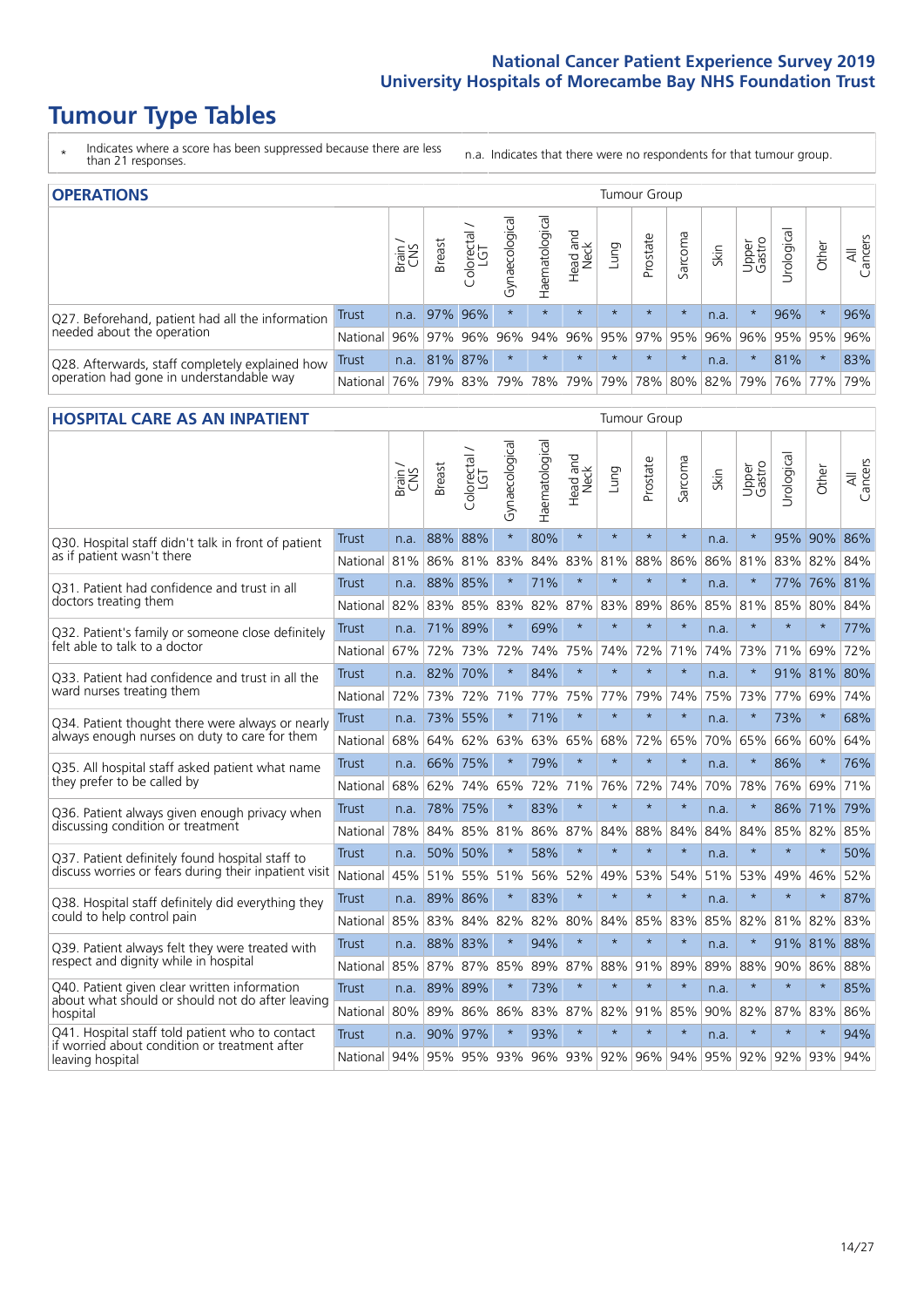# **Tumour Type Tables**

\* Indicates where a score has been suppressed because there are less than 21 responses.

n.a. Indicates that there were no respondents for that tumour group.

| <b>HOSPITAL CARE AS A DAY PATIENT / OUTPATIENT</b>                                                     |              |       |               |                                                 |                |                |                         |          | <b>Tumour Group</b> |                      |      |                 |            |              |                |
|--------------------------------------------------------------------------------------------------------|--------------|-------|---------------|-------------------------------------------------|----------------|----------------|-------------------------|----------|---------------------|----------------------|------|-----------------|------------|--------------|----------------|
|                                                                                                        |              | Brain | <b>Breast</b> | $\overline{\phantom{0}}$<br>Colorectal /<br>LGT | Gynaecological | Haematological | ead and<br>Neck<br>Head | Lung     | Prostate            | arcoma<br>$\sqrt{ }$ | Skin | Upper<br>Gastro | Urological | Other        | All<br>Cancers |
| Q43. Patient definitely found hospital staff to<br>discuss worries or fears during their outpatient or | <b>Trust</b> | n.a.  | 66%           | 73%                                             | $\star$        | 76%            | $\star$                 | 74%      | 74%                 | $\star$              | n.a. | $\star$         | 59%        | 70%          | 71%            |
| day case visit                                                                                         | National     | 66%   | 68%           | 73%                                             | 70%            | 73%            | 72%                     | 70%      | 74%                 | 72%                  | 72%  | 71%             | 67%        | 68%          | 71%            |
| Q44. Cancer doctor had the right documents at                                                          | Trust        | n.a.  | 97%           | 95%                                             |                | 96%            | $\star$                 | 100% 97% |                     | $\star$              | n.a. |                 |            | 97% 100% 97% |                |
| patient's last outpatient appointment                                                                  | National     | 94%   | 96%           | 96%                                             | 96%            | 97%            | 96%                     | 96%      | 96%                 | 96%                  | 96%  | 94%             | 96%        | 95%          | 96%            |
| Q46. Beforehand patient completely had<br>all information needed about radiotherapy                    | Trust        | n.a.  | 94%           | $\star$                                         | $\star$        | $\star$        | $\star$                 | $\star$  | $\star$             | n.a.                 | n.a. | $\star$         | $\star$    | $\star$      | 88%            |
| treatment                                                                                              | National     | 91%   | 88%           | 83%                                             | 88%            | 84%            | 86%                     | 86%      | 88%                 | 88%                  | 84%  | 86%             | 83%        | 84%          | 86%            |
| Q47. Patient completely given understandable                                                           | Trust        | n.a.  | 58%           | $\star$                                         | n.a.           | $\star$        | $\star$                 | $\star$  | $\star$             | n.a.                 | n.a. | $\star$         | $\star$    | $\ast$       | 61%            |
| information about whether radiotherapy was<br>working                                                  | National     | 56%   | 60%           | 57%                                             | 61%            | 62%            | 63%                     | 59%      | 60%                 | 67%                  | 57%  | 52%             | 59%        | 59%          | 60%            |
| Q49. Beforehand patient completely had all                                                             | <b>Trust</b> | n.a.  | 85%           | 81%                                             | $\star$        | 83%            | n.a.                    | 81%      | $\star$             | $\star$              | n.a. | $\star$         | $^\star$   | 91%          | 85%            |
| information needed about chemotherapy<br>treatment                                                     | National     | 80%   | 82%           | 86%                                             | 87%            | 85%            | 79%                     | 84%      | 86%                 | 86%                  | 90%  | 84%             | 85%        | 85%          | 84%            |
| Q50. Patient given enough information about                                                            | Trust        | n.a.  | 77%           | 70%                                             | $\star$        | 66%            | n.a.                    | 70%      | $\star$             | $\star$              | n.a. | $\star$         | $\star$    | 89%          | 72%            |
| whether chemotherapy was working in a<br>National<br>completely understandable way                     |              | 54%   | 62%           | 64%                                             | 68%            | 75%            |                         | 57% 67%  | 66%                 | 71%                  | 79%  | 61%             | 68%        | 69%          | 68%            |

#### **HOME CARE AND SUPPORT** Tumour Group

|                                                                                              |                 | Brain | <b>Breast</b> | Colorectal<br>LGT | $\overline{\sigma}$<br>Gynaecologic | ত<br>Haematologic | ad and<br>Neck<br>Head | Lung            | Prostate | Sarcoma | Skin    | Upper<br>Gastro | rological | Other   | All<br>Cancers |
|----------------------------------------------------------------------------------------------|-----------------|-------|---------------|-------------------|-------------------------------------|-------------------|------------------------|-----------------|----------|---------|---------|-----------------|-----------|---------|----------------|
| Q51. Hospital staff definitely gave family or<br>someone close all the information needed to | <b>Trust</b>    | n.a.  | 56%           | 54%               | $\star$                             | 56%               | $\star$                | 51%             | $\star$  | $\star$ | n.a.    | $\star$         | 44%       | 52%     | 56%            |
| help care at home                                                                            | National        | 58%   | 58%           | 63%               | 57%                                 | 62%               |                        | 67%   59%   61% |          |         | 62% 65% | 60%             | 59%       | 55%     | 60%            |
| Q52. Patient definitely given enough support                                                 | Trust           | n.a.  | 54% 48%       |                   |                                     | 53%               | $\star$                | 57%             | $\star$  | $\star$ | n.a.    | $\star$         | $\star$   | 59%     | 52%            |
| from health or social services during treatment                                              | National        | 42%   | 52%           | 60%               | 45%                                 | $ 51\% $          | 59%                    | 50%             | 48%      | 53%     | 57%     |                 | 54% 48%   | 51%     | 52%            |
| Q53. Patient definitely given enough support                                                 | Trust           | n.a.  | 39%           | 45%               |                                     | 52%               | $\star$                | $\star$         | $\star$  | $\star$ | n.a.    | $\star$         | $\star$   | $\star$ | 43%            |
| from health or social services after treatment                                               | <b>National</b> | 39%   | 41% 53%       |                   | 39%                                 | $ 43\% $          | 56%                    | 40%             | 46%      | 48%     | 59%     | 47%             | 44%       | 44%     | 45%            |

| <b>CARE FROM YOUR GENERAL PRACTICE</b>                                                        |                                            |        |               |                        |                |                |                  |             | <b>Tumour Group</b>                     |         |      |                 |                       |             |                |
|-----------------------------------------------------------------------------------------------|--------------------------------------------|--------|---------------|------------------------|----------------|----------------|------------------|-------------|-----------------------------------------|---------|------|-----------------|-----------------------|-------------|----------------|
|                                                                                               |                                            | Brain, | <b>Breast</b> | ╮<br>Colorectal<br>LGT | Gynaecological | Haematological | Head and<br>Neck | Lung        | Prostate                                | Sarcoma | Skin | Upper<br>Gastro | $\sigma$<br>Urologica | Other       | All<br>Cancers |
| Q54. GP given enough information about                                                        | Trust                                      | n.a.   |               | 96% 93%                |                | 96%            | $\star$          |             | 78% 100%                                |         | n.a. |                 |                       | 94% 98% 94% |                |
| patient's condition and treatment                                                             | National 91%                               |        |               |                        | 96% 95% 95%    |                |                  |             | 96% 94% 94% 96% 94% 96% 93% 95% 94% 95% |         |      |                 |                       |             |                |
| Q55. General practice staff definitely did<br>everything they could to support patient during | 54%<br>54% 66%<br>$\star$<br>Trust<br>n.a. |        | 43% 52%       |                        | n.a.           |                |                  | 59% 46% 54% |                                         |         |      |                 |                       |             |                |
| treatment                                                                                     | National 55%                               |        |               |                        | 58% 59% 56%    |                |                  |             | 56% 59% 56% 64% 56% 65% 59%             |         |      |                 |                       | 59% 55% 58% |                |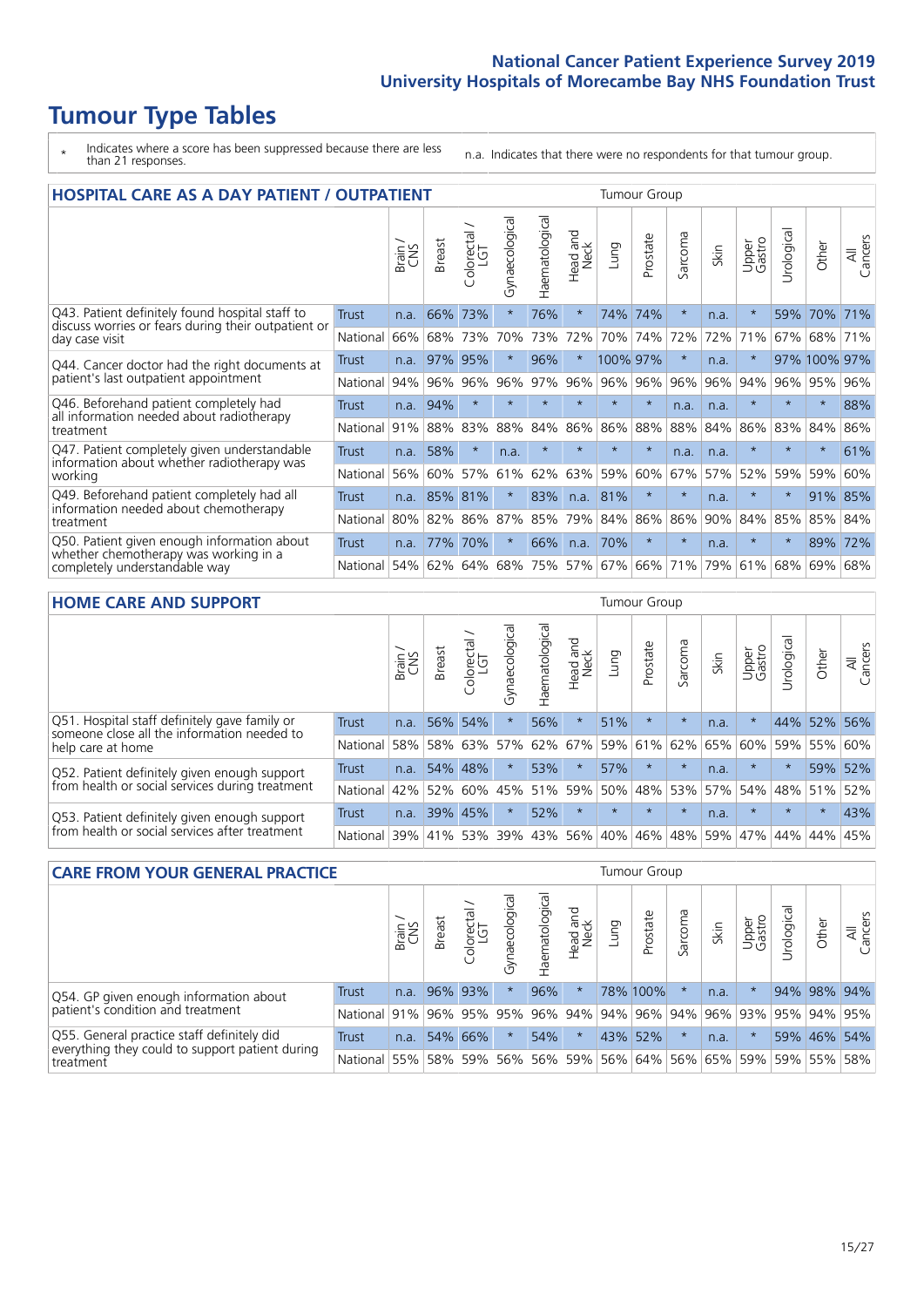# **Tumour Type Tables**

\* Indicates where a score has been suppressed because there are less than 21 responses.

n.a. Indicates that there were no respondents for that tumour group.

| <b>YOUR OVERALL NHS CARE</b>                                    |                                                                                          |         |               |                          |                |                |                                |      | <b>Tumour Group</b> |                      |      |                 |            |         |                |
|-----------------------------------------------------------------|------------------------------------------------------------------------------------------|---------|---------------|--------------------------|----------------|----------------|--------------------------------|------|---------------------|----------------------|------|-----------------|------------|---------|----------------|
|                                                                 |                                                                                          | Brain   | <b>Breast</b> | ╮<br>Colorectal /<br>LGT | Gynaecological | Haematological | <b>Bad and</b><br>Neck<br>Head | Lung | Prostate            | arcoma<br>$\sqrt{ }$ | Skin | Upper<br>Gastro | Urological | Other   | All<br>Cancers |
| Q56. Different people treating and caring for                   | <b>Trust</b>                                                                             | n.a.    | 68%           | 77%                      | $\star$        | 82%            | $\star$                        | 54%  | 75%                 | $\star$              | n.a. | $\star$         | 86%        | 69%     | 73%            |
| patient always work well together to give best<br>possible care | National                                                                                 | 60%     | 73%           | 73%                      | 69%            | 75%            | 73%                            | 73%  | 75%                 | 70%                  | 79%  | 69%             | 74%        | 68%     | 73%            |
|                                                                 | Trust                                                                                    | n.a.    | 48%           | 28%                      |                | 38%            | $\star$                        |      | 34% 42%             | $\star$              | n.a. |                 | 32%        | 26%     | 38%            |
| Q57. Patient given a care plan                                  | National                                                                                 | 36%     | 41%           | 40%                      | 34%            | 36%            | 39%                            | 36%  | 40%                 | 34%                  | 44%  | 36%             | 33%        | 31%     | 38%            |
| Q58. Overall the administration of care was good                | Trust                                                                                    | n.a.    | 88%           | 90%                      | $\star$        | 91%            | $\star$                        | 91%  | 97%                 | $\star$              | n.a. | $^\star$        | 86%        | 96%     | 91%            |
| or very good                                                    | National                                                                                 | 85%     | 90%           | 88%                      | 87%            | 91%            | 90%                            | 90%  | 88%                 | 88%                  | 90%  | 86%             | 85%        | 87%     | 89%            |
| Q59. Patient felt length of time for attending                  | Trust                                                                                    | n.a.    | 72%           | 61%                      |                | 78%            | $^\star$                       | 72%  | 82%                 | $\star$              | n.a. |                 |            | 88% 81% | 75%            |
| clinics and appointments for cancer was about<br>right          | National                                                                                 | 58%     | 68%           | 73%                      | 66%            | 66%            | 71%                            |      | 71% 76%             | 68%                  | 73%  | 66%             |            | 75% 64% | 69%            |
| Q60. Someone discussed with patient whether                     | 16%<br>$\ast$<br>42%<br>28%<br>32%<br>42%<br>$\star$<br>$\star$<br>Trust<br>n.a.<br>n.a. | $\star$ | 19%           | 26%                      | 31%            |                |                                |      |                     |                      |      |                 |            |         |                |
| they would like to take part in cancer research                 | National                                                                                 | 42%     | 30%           | 32%                      | 31%            | 33%            | 21%                            | 34%  | 31%                 | 36%                  | 20%  | 36%             | 21%        | 32%     | 30%            |
| Q61. Patient's average rating of care scored from               | <b>Trust</b>                                                                             | n.a.    | 8.7           | 8.9                      | $\star$        | 8.8            | $\star$                        | 8.8  | 8.9                 | $\star$              | n.a. | $\star$         | 8.8        | 8.9     | 8.8            |
| very poor to very good                                          | National                                                                                 | 8.6     | 8.9           | 8.8                      | 8.7            | 8.9            | 8.8                            | 8.8  | 8.8                 | 8.8                  | 8.9  | 8.7             | 8.7        | 8.7     | 8.8            |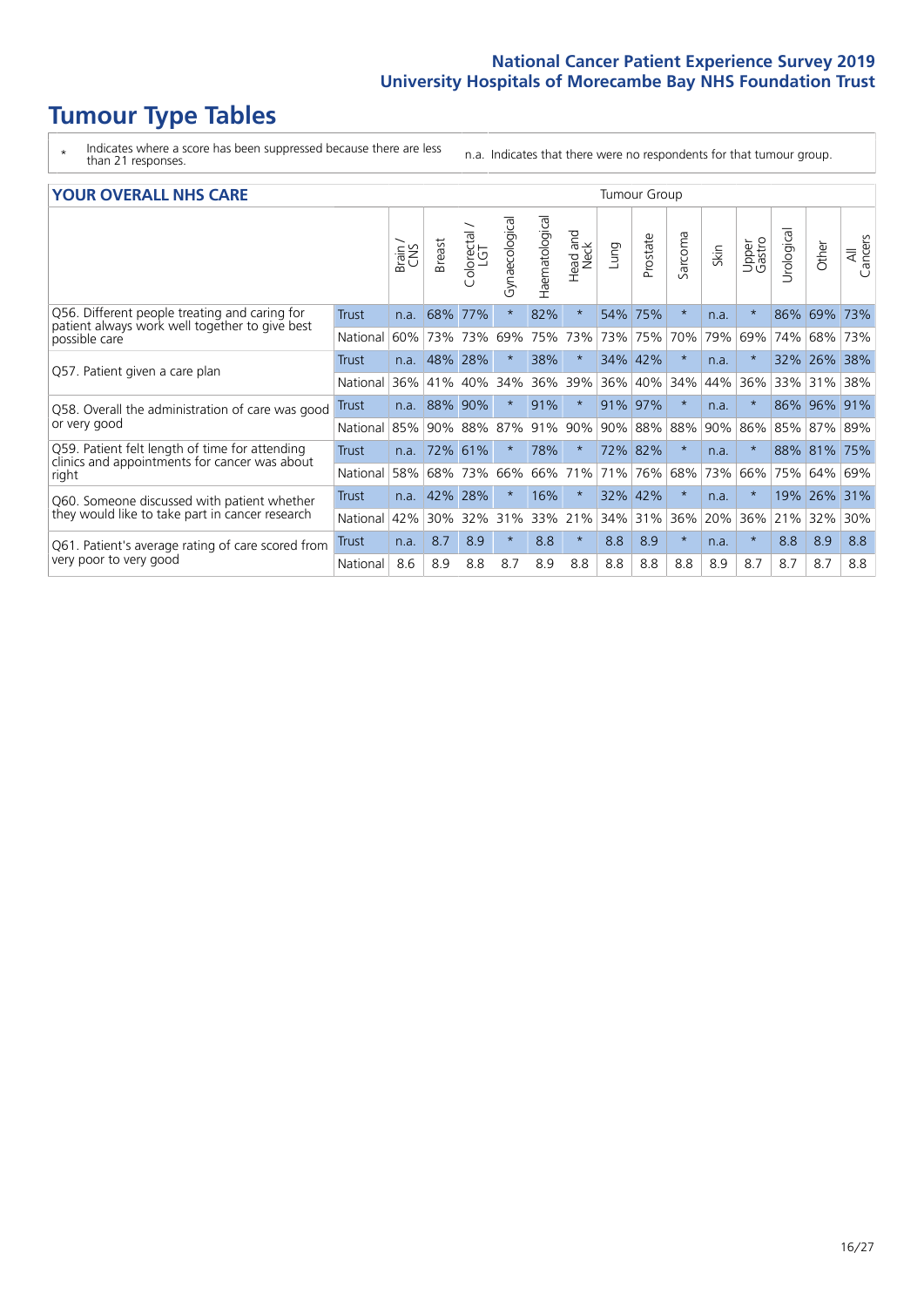### **Year on Year Charts**





#### **DIAGNOSTIC TESTS**





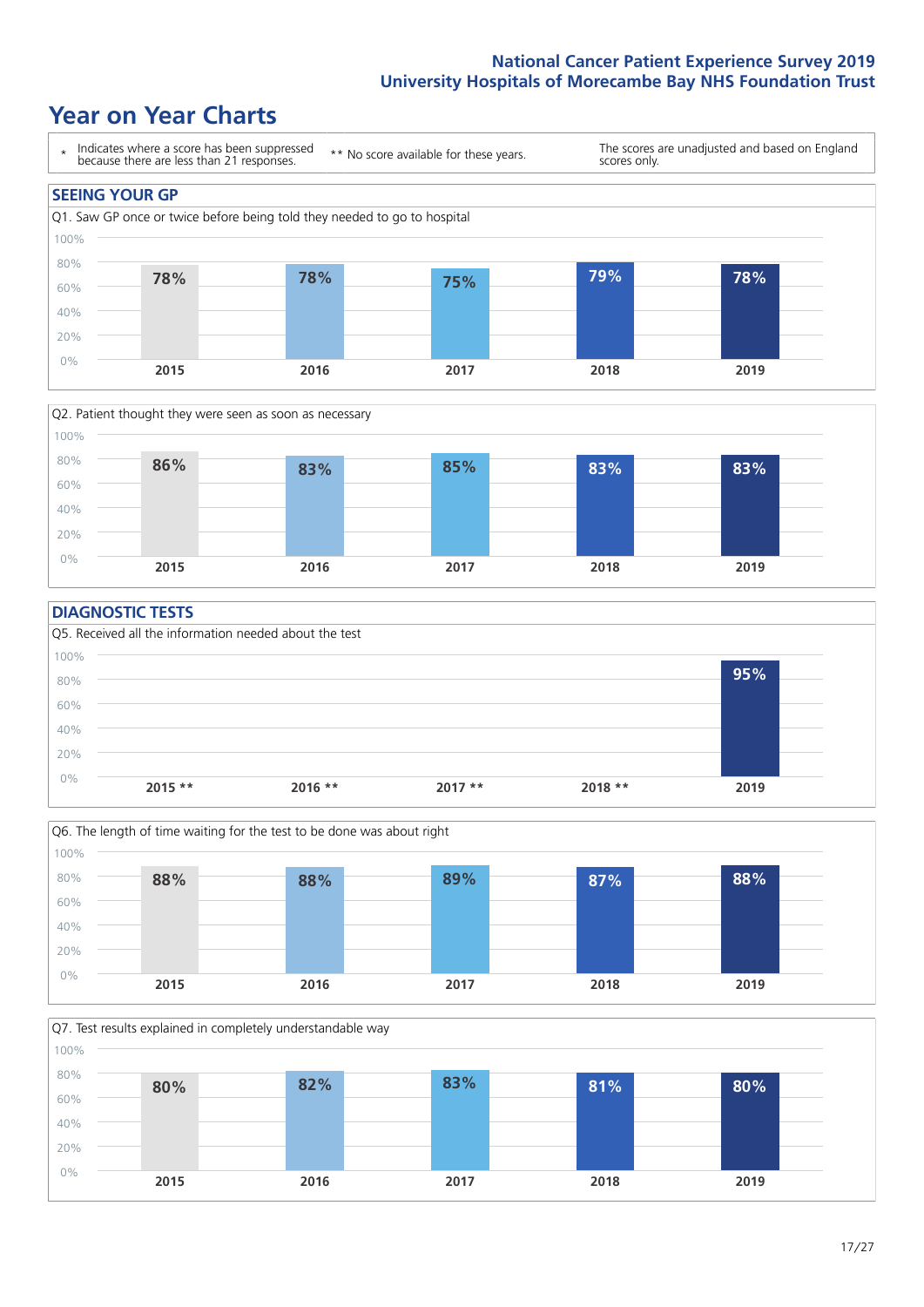







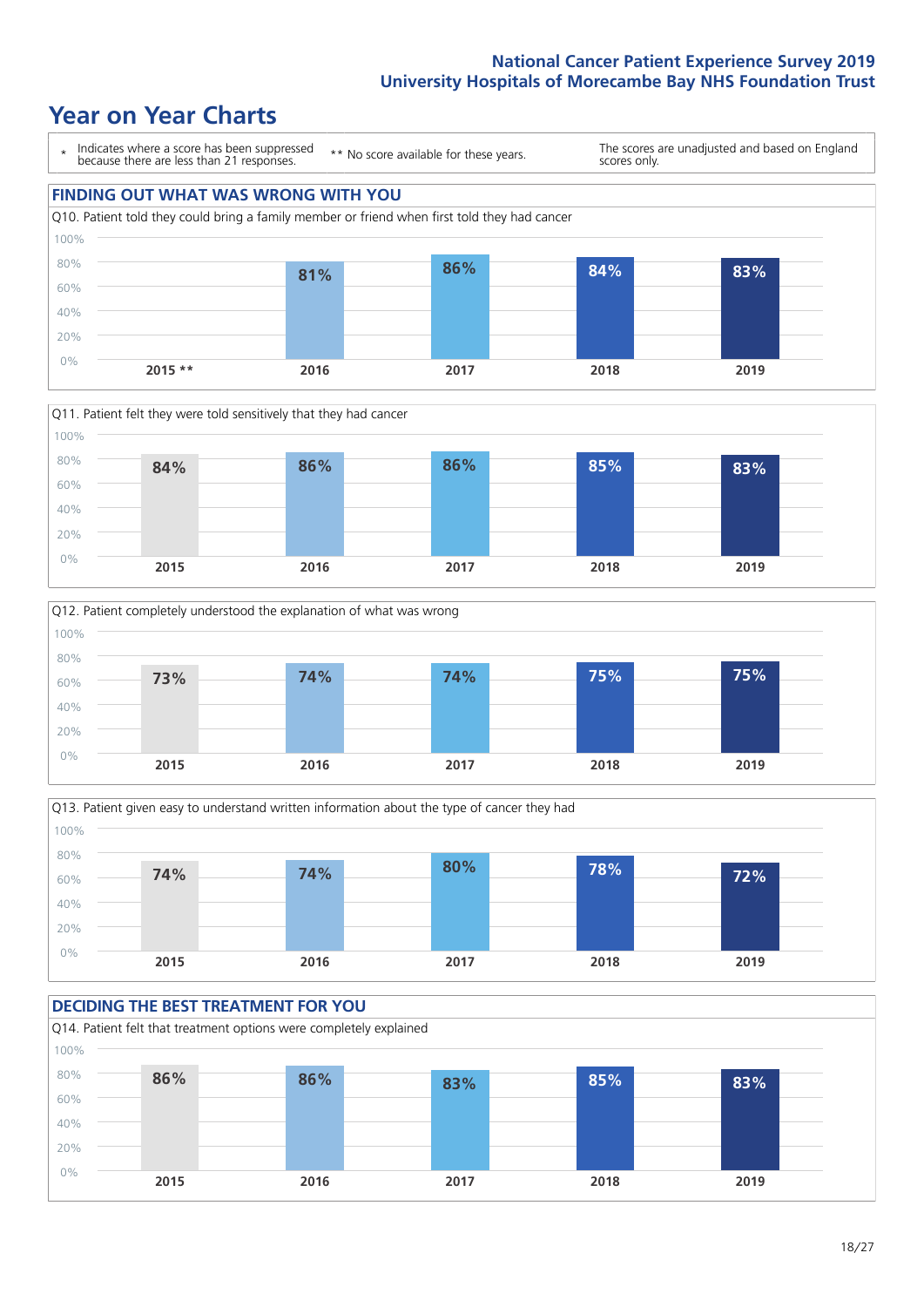





Q18. Patient definitely involved as much as they wanted in decisions about care and treatment  $0%$ 20% 40% 60% 80% 100% **2015 \*\* 2016 \*\* 2017 \*\* 2018 \*\* 2019 80%**

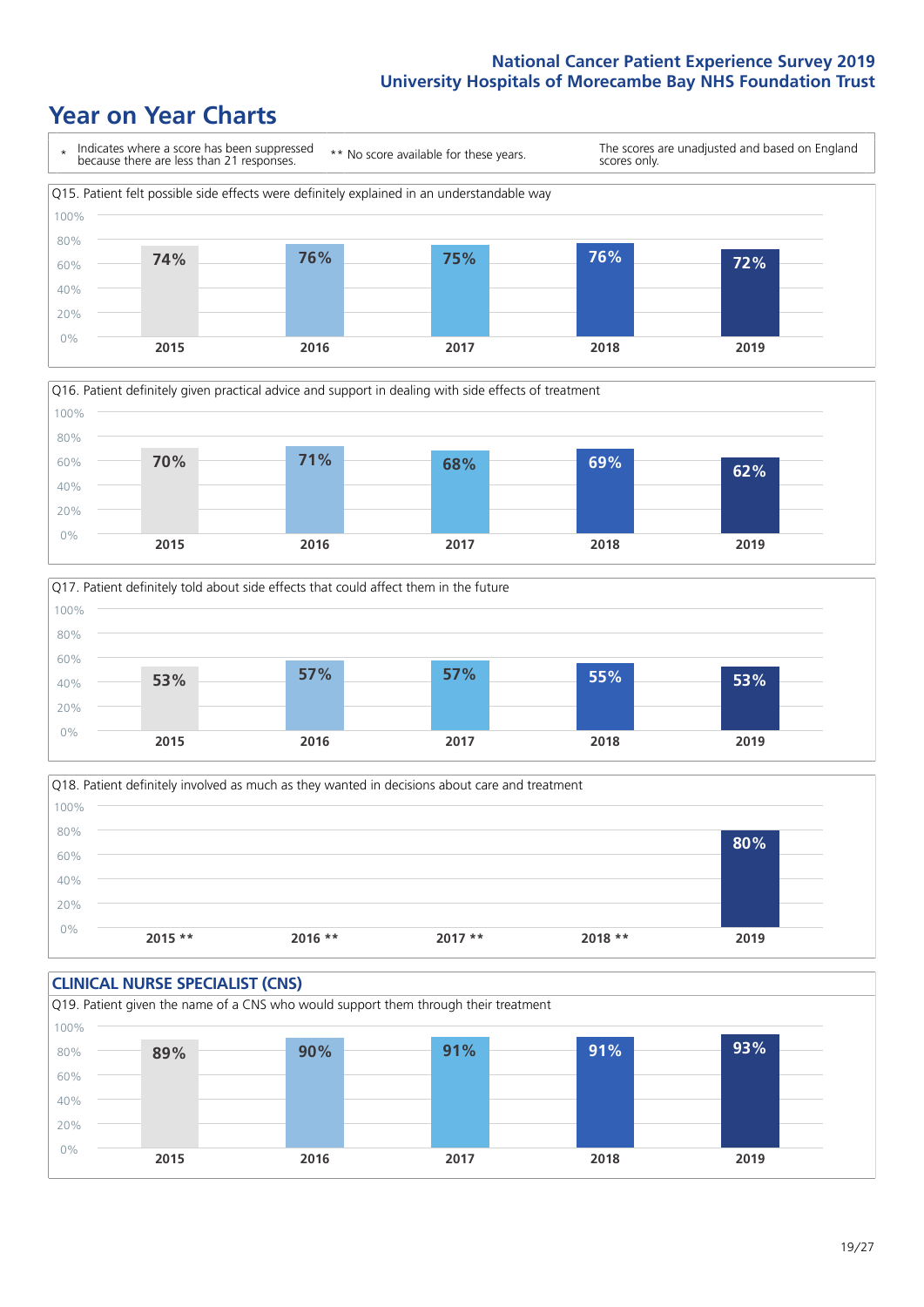









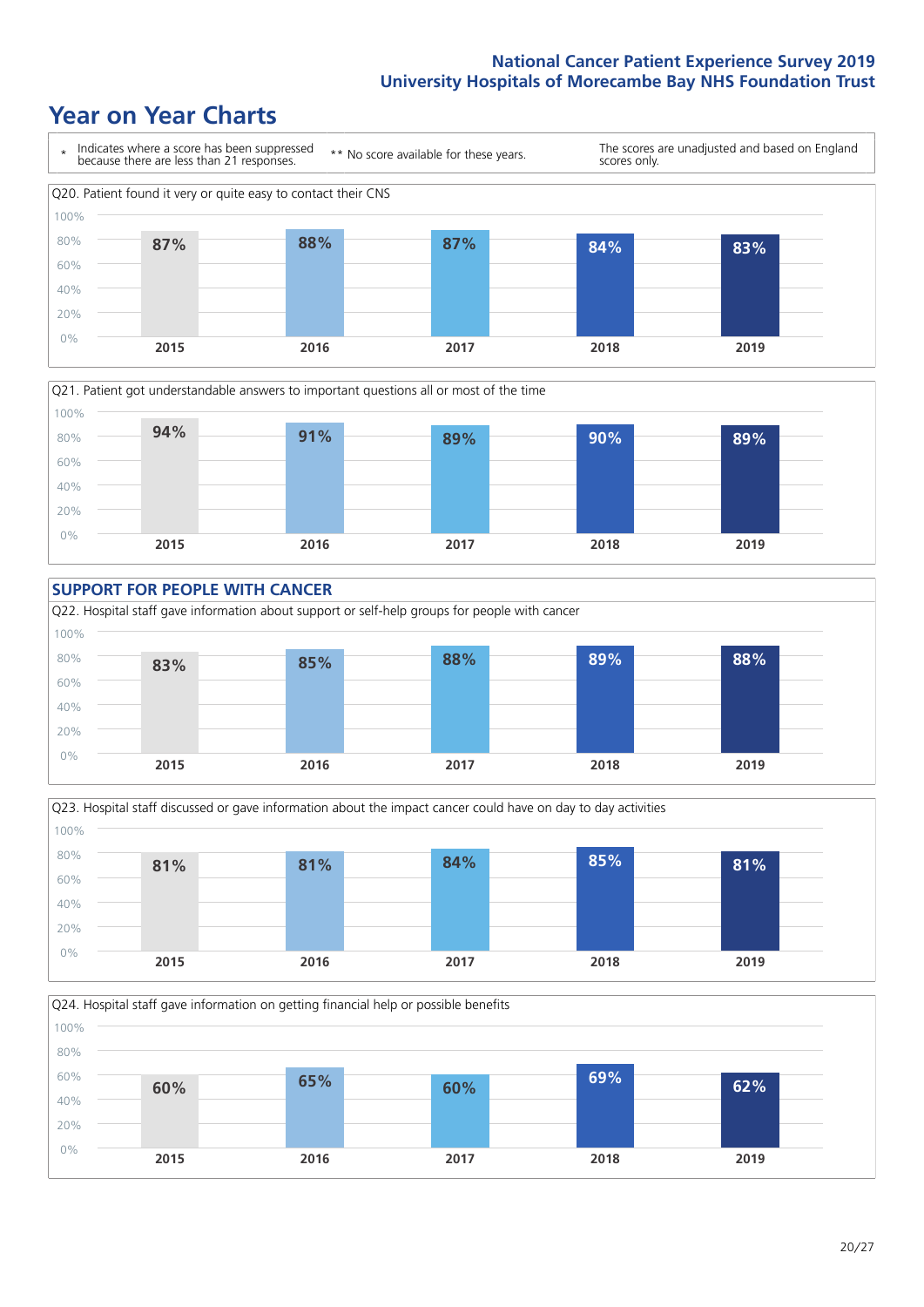### **Year on Year Charts**



#### **OPERATIONS**





### **HOSPITAL CARE AS AN INPATIENT** Q30. Hospital staff didn't talk in front of patient as if patient wasn't there 0% 20% 40% 60% 80% 100% **2015 \*\* 2016 \*\* 2017 \*\* 2018 \*\* 2019 86%**

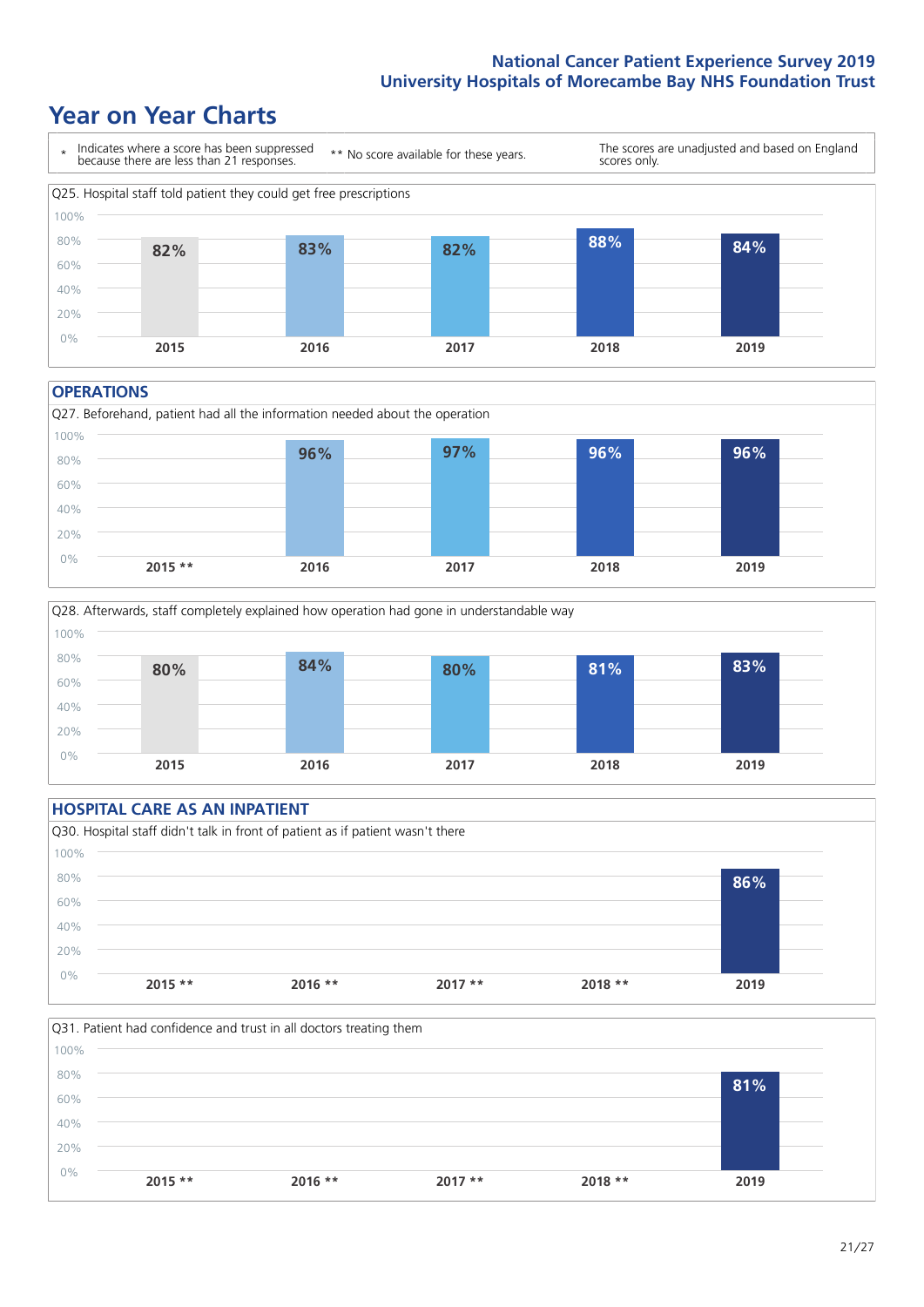







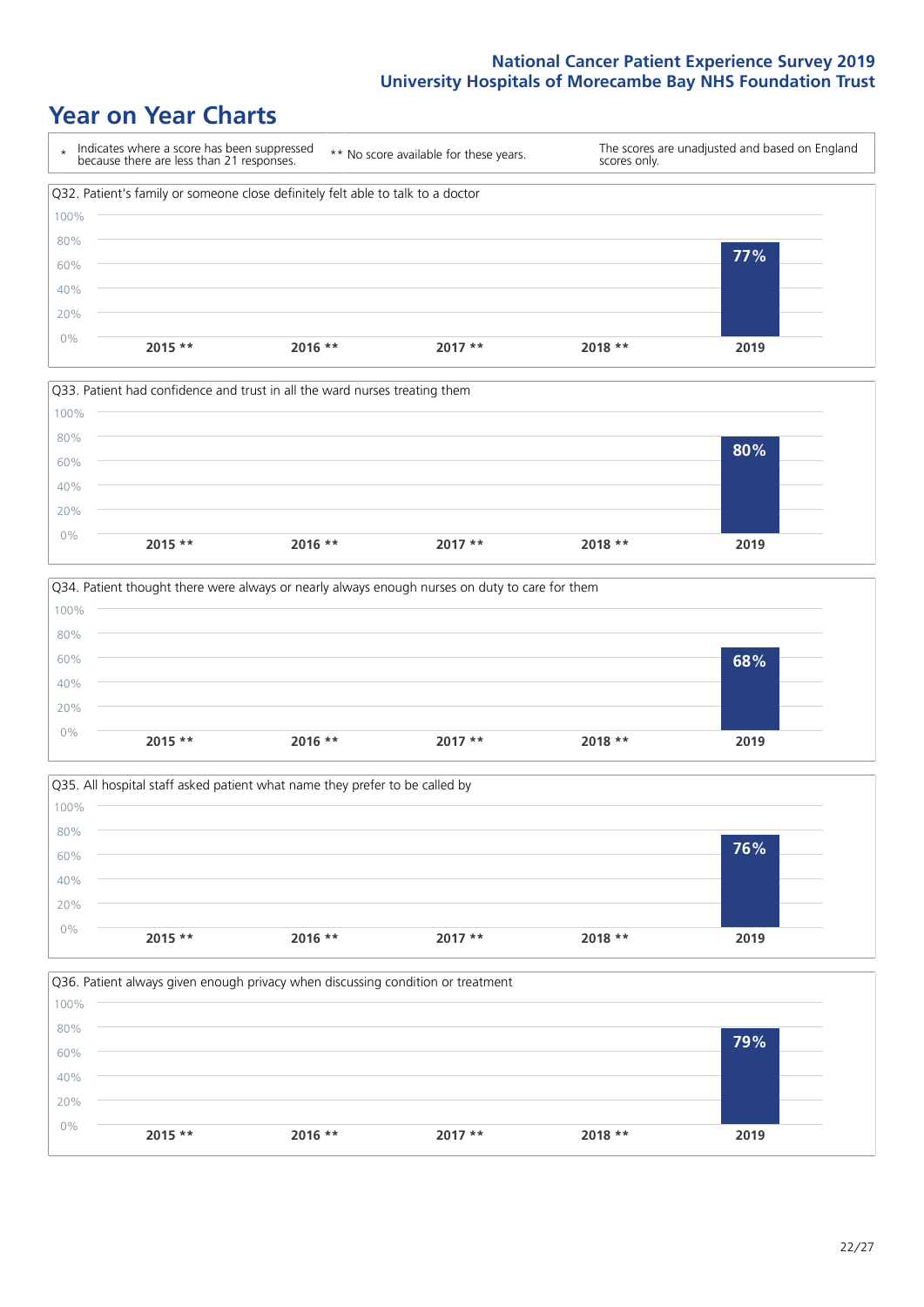|       | Indicates where a score has been suppressed<br>because there are less than 21 responses.              |           | ** No score available for these years. | scores only. | The scores are unadjusted and based on England |
|-------|-------------------------------------------------------------------------------------------------------|-----------|----------------------------------------|--------------|------------------------------------------------|
|       | Q37. Patient definitely found hospital staff to discuss worries or fears during their inpatient visit |           |                                        |              |                                                |
| 100%  |                                                                                                       |           |                                        |              |                                                |
| 80%   |                                                                                                       |           |                                        |              |                                                |
| 60%   |                                                                                                       |           |                                        |              |                                                |
| 40%   |                                                                                                       |           |                                        |              | 50%                                            |
| 20%   |                                                                                                       |           |                                        |              |                                                |
| $0\%$ | $2015$ **                                                                                             | $2016$ ** | $2017**$                               | $2018**$     | 2019                                           |







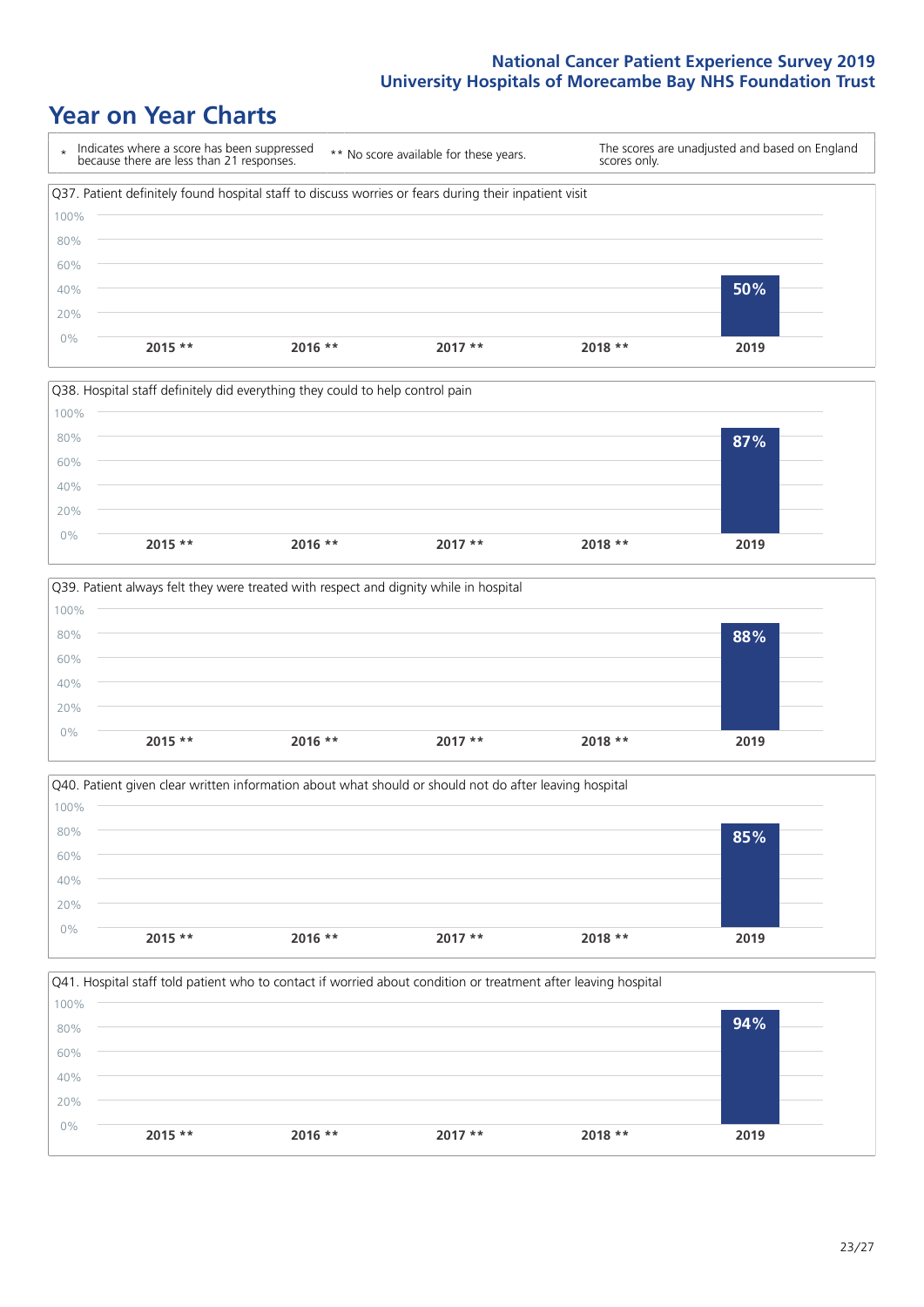### **Year on Year Charts**

\* Indicates where a score has been suppressed because there are less than 21 responses. \*\* No score available for these years. The scores are unadjusted and based on England scores only. **HOSPITAL CARE AS A DAY PATIENT / OUTPATIENT** Q43. Patient definitely found hospital staff to discuss worries or fears during their outpatient or day case visit 0% 20% 40% 60% 80% 100% **2015 2016 2017 2018 2019 74% 79% 77% 77% 71%**







Q49. Beforehand patient completely had all information needed about chemotherapy treatment 0% 20% 40% 60% 80% 100% **2015 2016 2017 2018 2019 85% 88% 88% 87% 85%**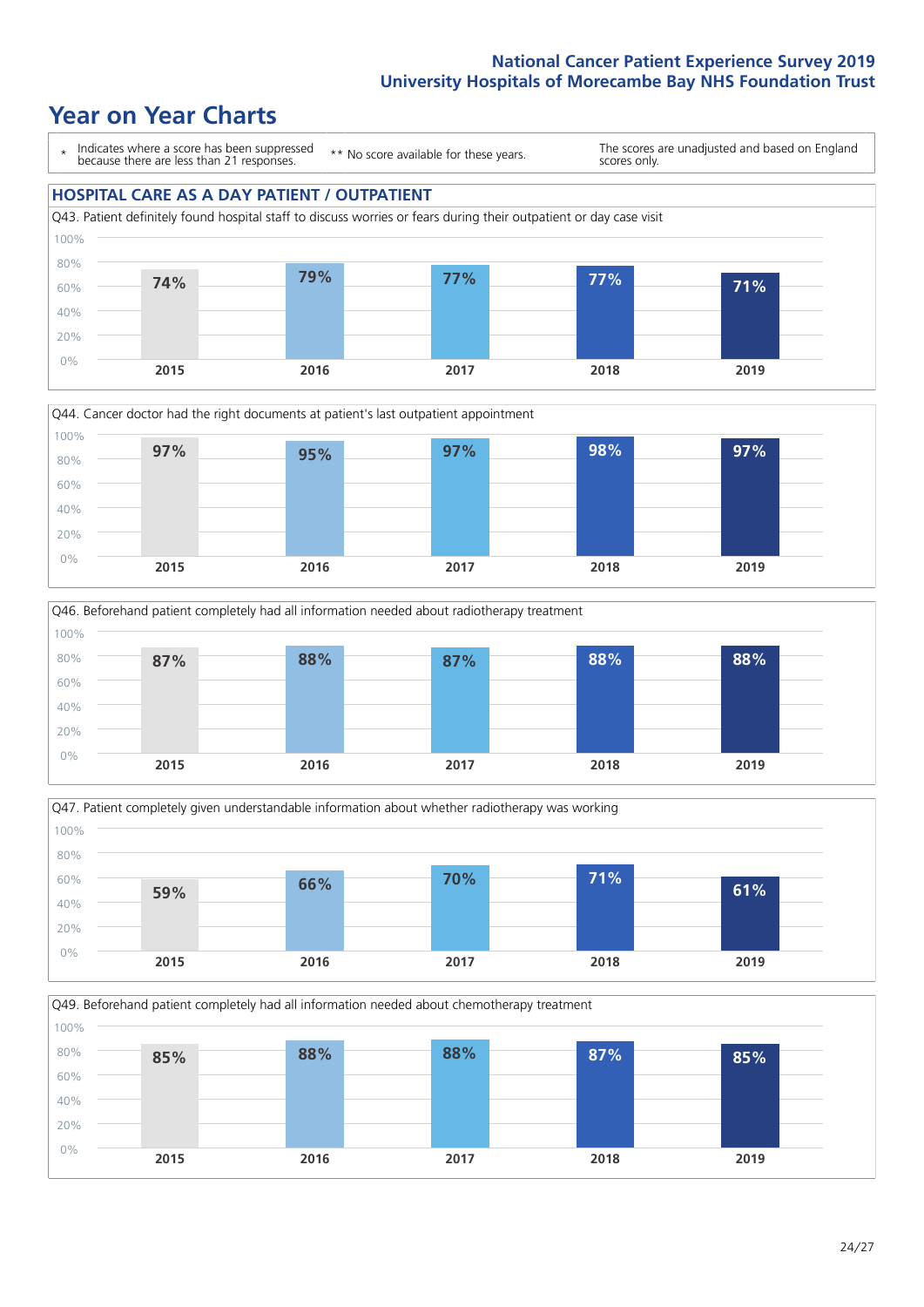### **Year on Year Charts**



#### **HOME CARE AND SUPPORT**







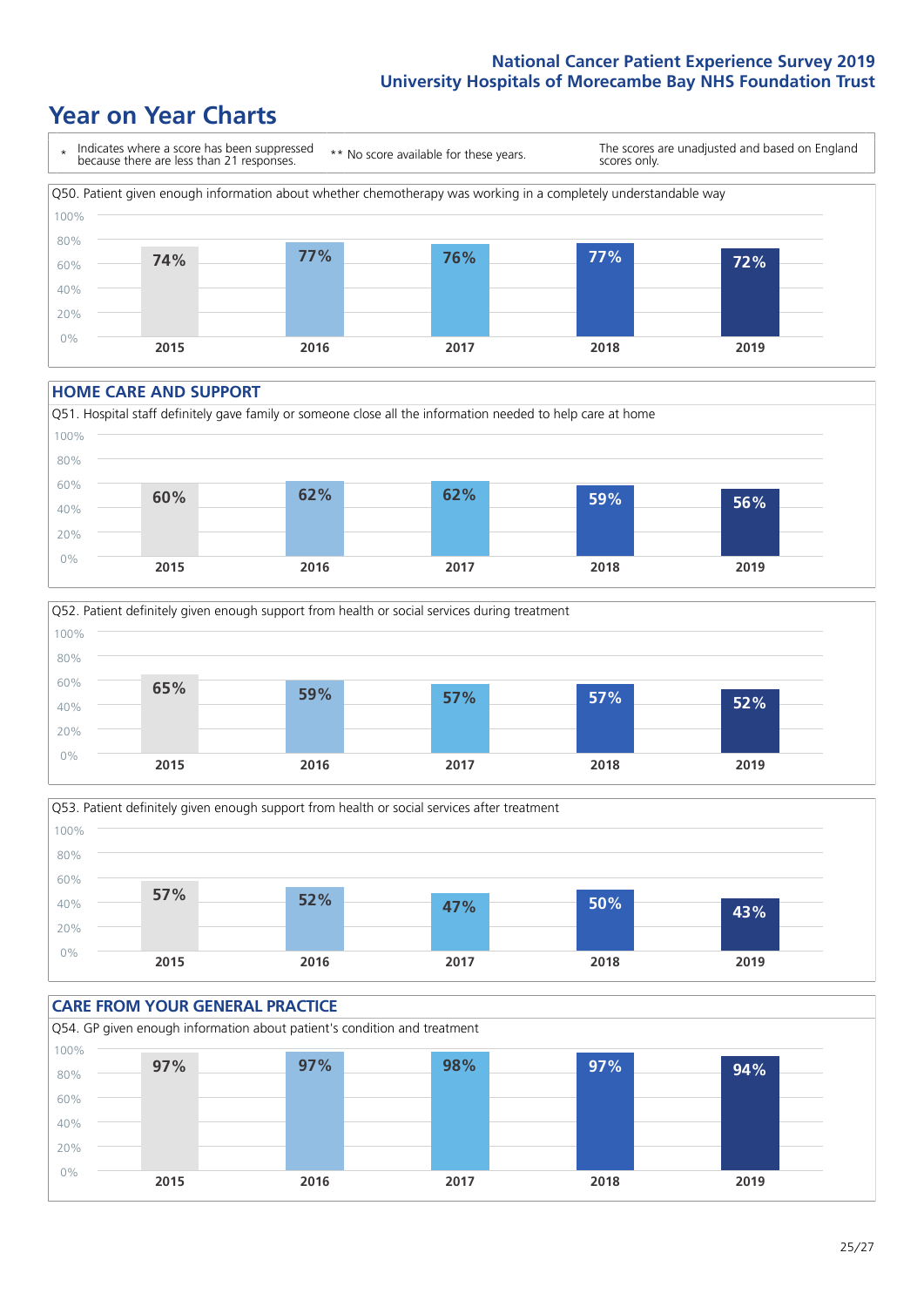### **Year on Year Charts**



#### **YOUR OVERALL NHS CARE**







Q59. Patient felt length of time for attending clinics and appointments for cancer was about right 80% 100%